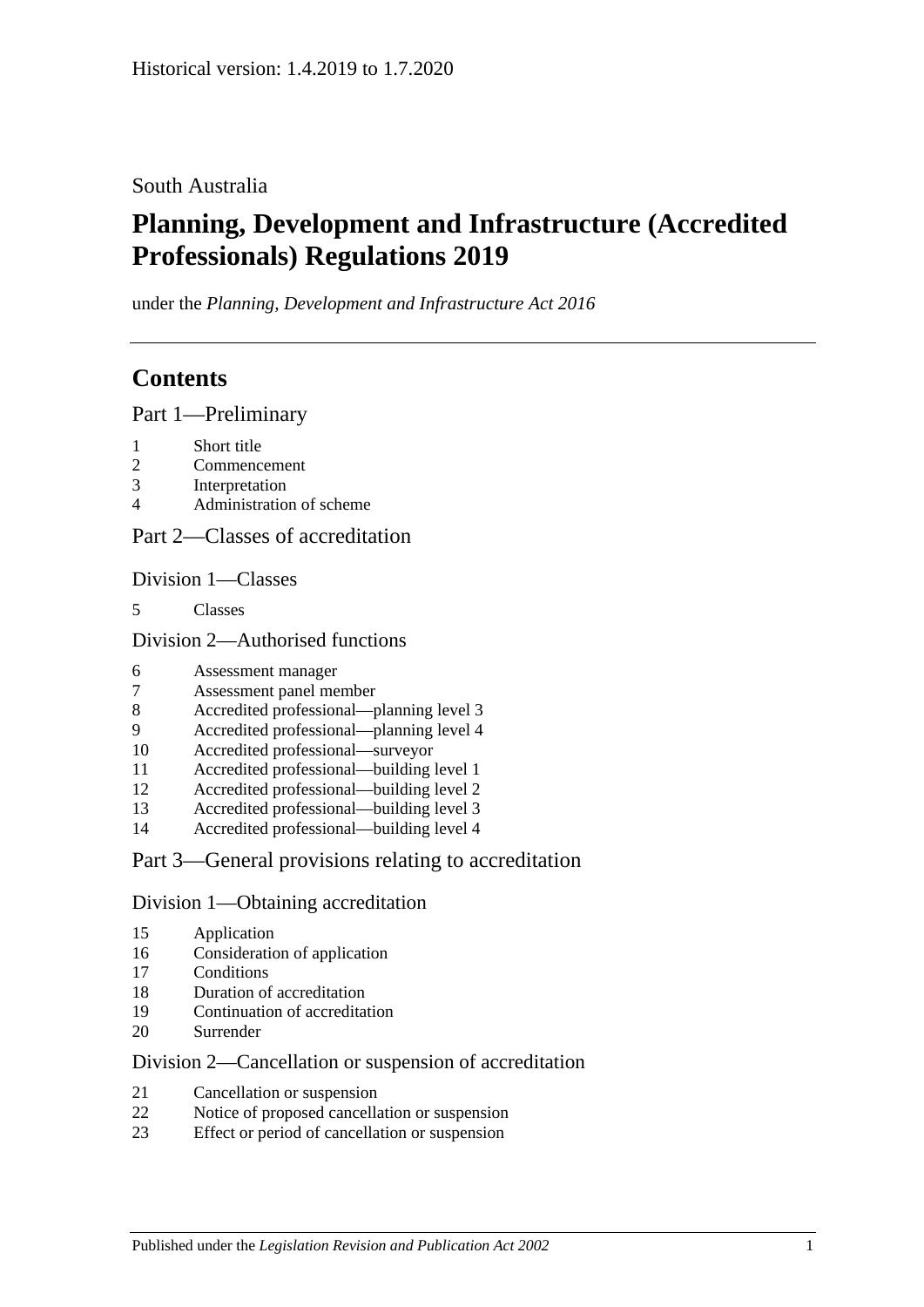### Division [3—Register of accreditations](#page-10-1)

24 [Register](#page-10-2)

### Part [4—Continuing professional development](#page-10-3)

- 25 [CPD scheme](#page-10-4)
- 26 [Records](#page-11-0)

### Part [5—Audits](#page-12-0)

27 [Audits](#page-12-1)

### Part [6—Complaints](#page-15-0)

28 [Complaints](#page-15-1)

### Part [7—Review of decisions](#page-17-0)

29 [Review of decisions](#page-17-1)

### Part [8—Miscellaneous](#page-18-0)

- 30 [Circumstances in which an accredited professional may not act](#page-18-1)
- 31 [Acting without accreditation](#page-18-2)
- 32 [Service of notices](#page-18-3)
- 33 [Identity cards](#page-18-4)
- 34 [Delegation](#page-19-0)

### Schedule [1—Continuing professional development](#page-19-1)

- 1 [Preliminary](#page-19-2)
- 2 [Planning \(levels 1, 3 and 4\) and surveyors](#page-19-3)
- 3 [Planning \(level 2\)](#page-20-0)
- 4 [Building \(levels 1, 2 and 3\)](#page-20-1)
- 5 [Building \(level 4\)](#page-20-2)

### Schedule [2—Transitional provisions](#page-21-0)

- 1 [Interpretation](#page-21-1)
- 2 [Current private certifiers](#page-21-2)
- 3 Acting under *[Development Act](#page-22-0) 1993*
- 4 [Extended period of initial accreditation under these regulations](#page-22-1)

### [Legislative history](#page-23-0)

# <span id="page-1-0"></span>**Part 1—Preliminary**

### <span id="page-1-1"></span>**1—Short title**

These regulations may be cited as the *Planning, Development and Infrastructure (Accredited Professionals) Regulations 2019*.

### <span id="page-1-2"></span>**2—Commencement**

These regulations come into operation on the day on which section 88 of the *[Planning,](http://www.legislation.sa.gov.au/index.aspx?action=legref&type=act&legtitle=Planning%20Development%20and%20Infrastructure%20Act%202016)  [Development and Infrastructure Act](http://www.legislation.sa.gov.au/index.aspx?action=legref&type=act&legtitle=Planning%20Development%20and%20Infrastructure%20Act%202016) 2016* comes into operation.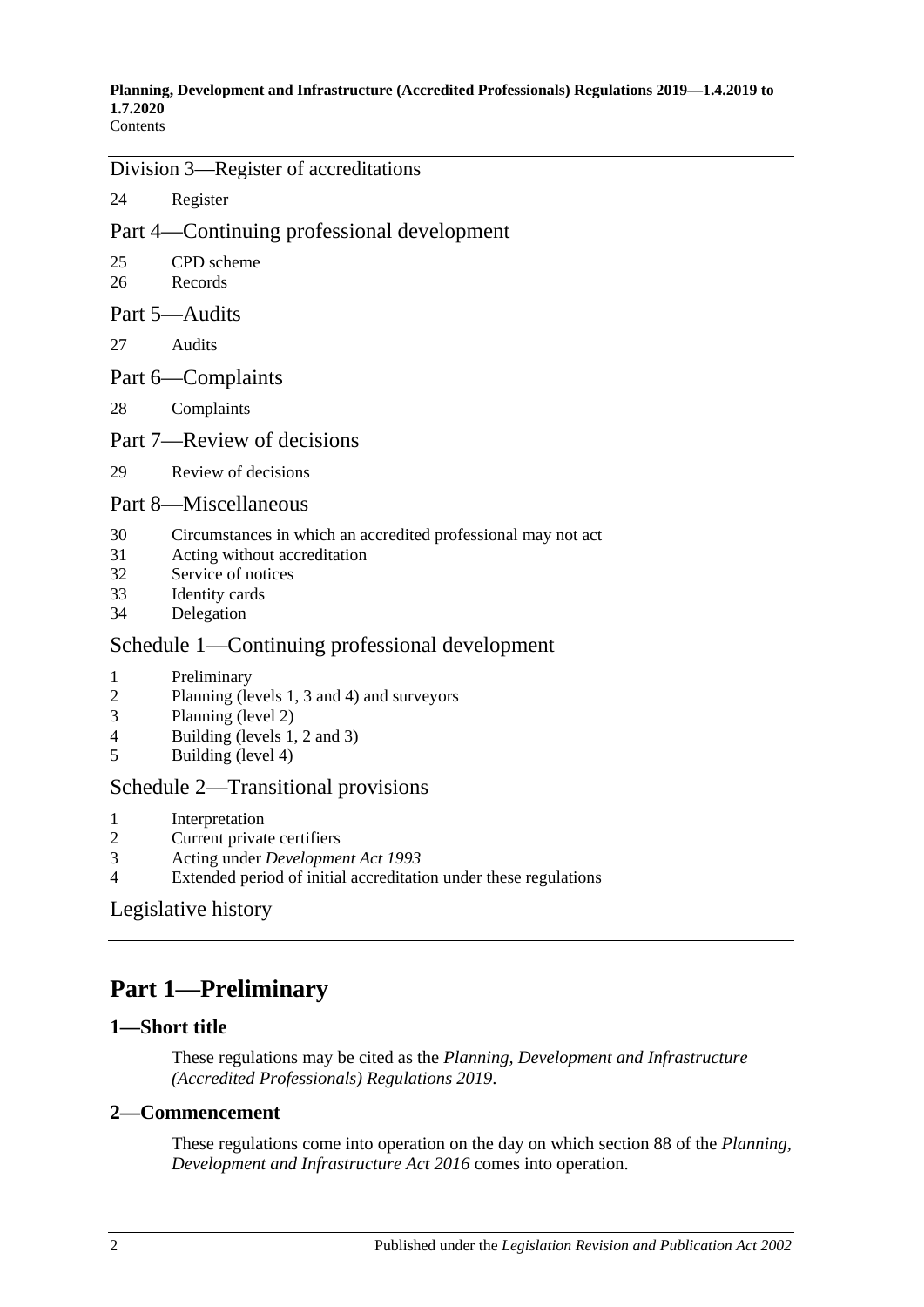### <span id="page-2-0"></span>**3—Interpretation**

In these regulations—

*Act* means the *[Planning, Development and Infrastructure Act](http://www.legislation.sa.gov.au/index.aspx?action=legref&type=act&legtitle=Planning%20Development%20and%20Infrastructure%20Act%202016) 2016*;

*accreditation authority* means the Chief Executive;

*approved form* means a form approved by the Chief Executive and published on the SA planning portal;

*classes of accreditation*—see [regulation](#page-3-3) 5;

*CPD activity* means an activity—

- (a) that is of significant educational, practical or technical content related to the activities of an accredited professional (taking into account the relevant class of accreditation under these regulations); and
- (b) that is conducted by a person qualified by practical or academic experience in the subject covered by the activity; and
- (c) that is relevant to the immediate or long-term professional development needs of an accredited professional who is undertaking the activity; and
- (d) that comprises—
	- (i) attendance at, or presenting material for, a lecture, seminar, conference, workshop, educational program or course; or
	- (ii) viewing or listening to material presented as part of a multi-media, web-based or recorded program; or
	- (iii) preparing material for any lecture, seminar, conference, workshop, educational program or course, or for any multi-media, web-based or recorded program;

*CPD unit* means 1 hour of a CPD activity;

*disqualifying event* means—

- (a) a finding of guilt for an offence against the Act or the repealed Act; or
- (b) a finding of guilt for an offence against any regulations under the Act (including these regulations) or the repealed Act; or
- (c) the suspension or cancellation of an accreditation under these regulations, or the suspension or cancellation of a registration under regulation 93A of the *[Development Regulations](http://www.legislation.sa.gov.au/index.aspx?action=legref&type=subordleg&legtitle=Development%20Regulations%202008) 2008*; or
- (d) failing to comply with the requirements of section 15 of the Act; or
- (e) making a false or misleading statement in relation to any matter under the Act or the repealed Act, or any regulations under either Act (including these regulations); or
- (f) contravening or failing to comply with a code of conduct under clause 1(1) of Schedule 3 of the Act;

*prescribed amount of CPD* means the amount of continuing professional development set out in [Schedule](#page-19-1) 1;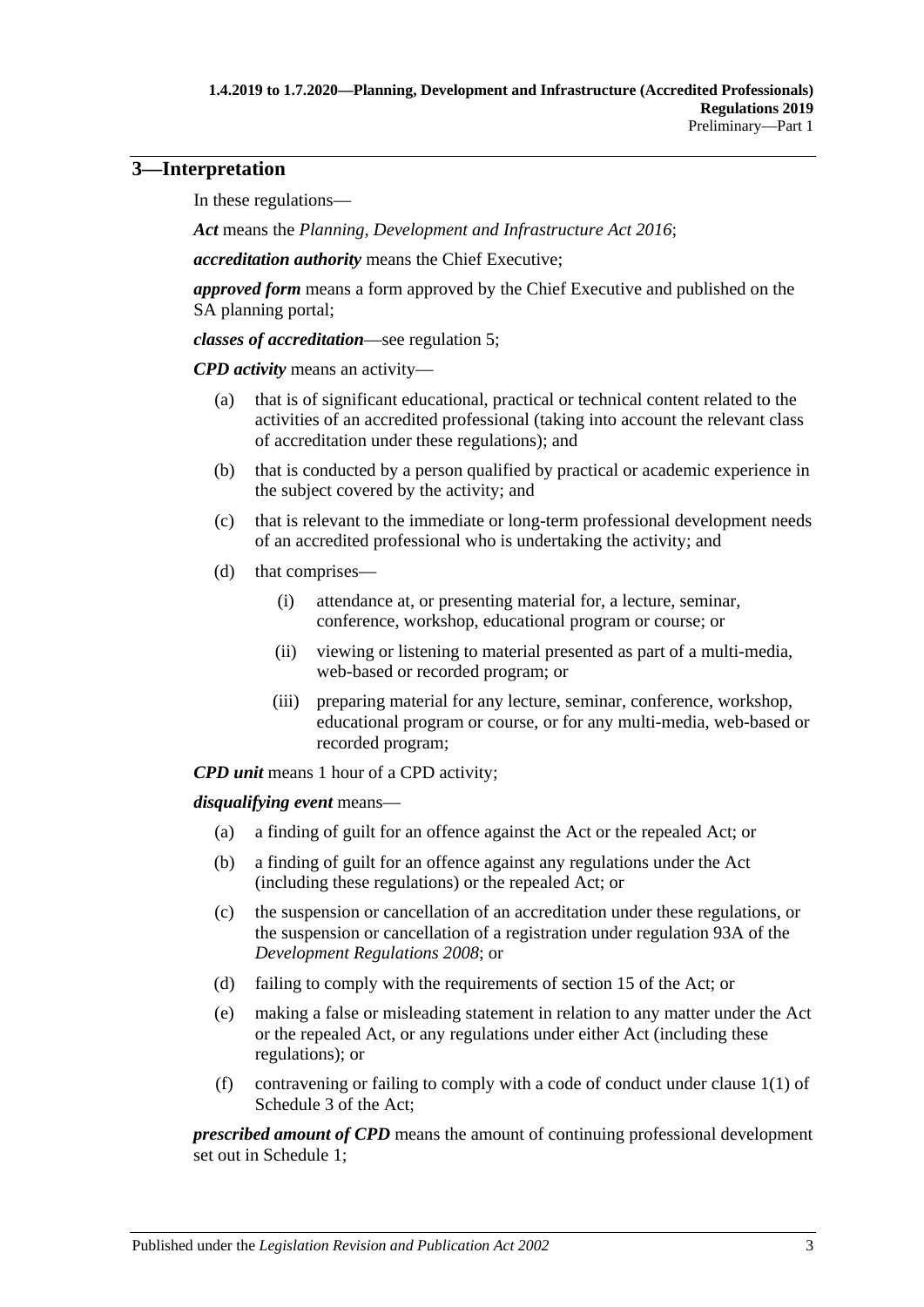*relevant CPD period* means the relevant CPD period applying to an accredited professional under [regulation](#page-10-5) 25(2) in a particular case.

### <span id="page-3-0"></span>**4—Administration of scheme**

For the purposes of section 88(2)(d) of the Act, the Chief Executive is responsible for the administration of the accreditation scheme established by these regulations.

## <span id="page-3-2"></span><span id="page-3-1"></span>**Part 2—Classes of accreditation**

### **Division 1—Classes**

### <span id="page-3-3"></span>**5—Classes**

- (1) The following classes of accreditation are established:
	- (a) Accredited professional—planning level 1;
	- (b) Accredited professional—planning level 2;
	- (c) Accredited professional—planning level 3;
	- (d) Accredited professional—planning level 4;
	- (e) Accredited professional—surveyor;
	- (f) Accredited professional—building level 1;
	- (g) Accredited professional—building level 2;
	- (h) Accredited professional—building level 3;
	- (i) Accredited professional—building level 4.
- <span id="page-3-6"></span>(2) The qualifications, experience and technical skills required for each class of accreditation will be determined by the Chief Executive.
- (3) The Chief Executive—
	- (a) must ensure that the qualifications, experience and technical skills required under [subregulation](#page-3-6) (2) are published on the SA planning portal; and
	- (b) may vary those qualifications, experience and technical skills from time to time; and
	- (c) may approve alternative qualifications, experience or technical skills in an individual case.

### <span id="page-3-4"></span>**Division 2—Authorised functions**

#### <span id="page-3-5"></span>**6—Assessment manager**

An Accredited professional—planning level 1 is authorised to perform, exercise or discharge the following functions, powers or duties:

- (a) acting as a relevant authority—
	- (i) in cases contemplated by the Act; or
	- (ii) in cases contemplated by the *[Planning, Development and](http://www.legislation.sa.gov.au/index.aspx?action=legref&type=subordleg&legtitle=Planning%20Development%20and%20Infrastructure%20(General)%20Regulations%202017)  [Infrastructure \(General\) Regulations](http://www.legislation.sa.gov.au/index.aspx?action=legref&type=subordleg&legtitle=Planning%20Development%20and%20Infrastructure%20(General)%20Regulations%202017) 2017*;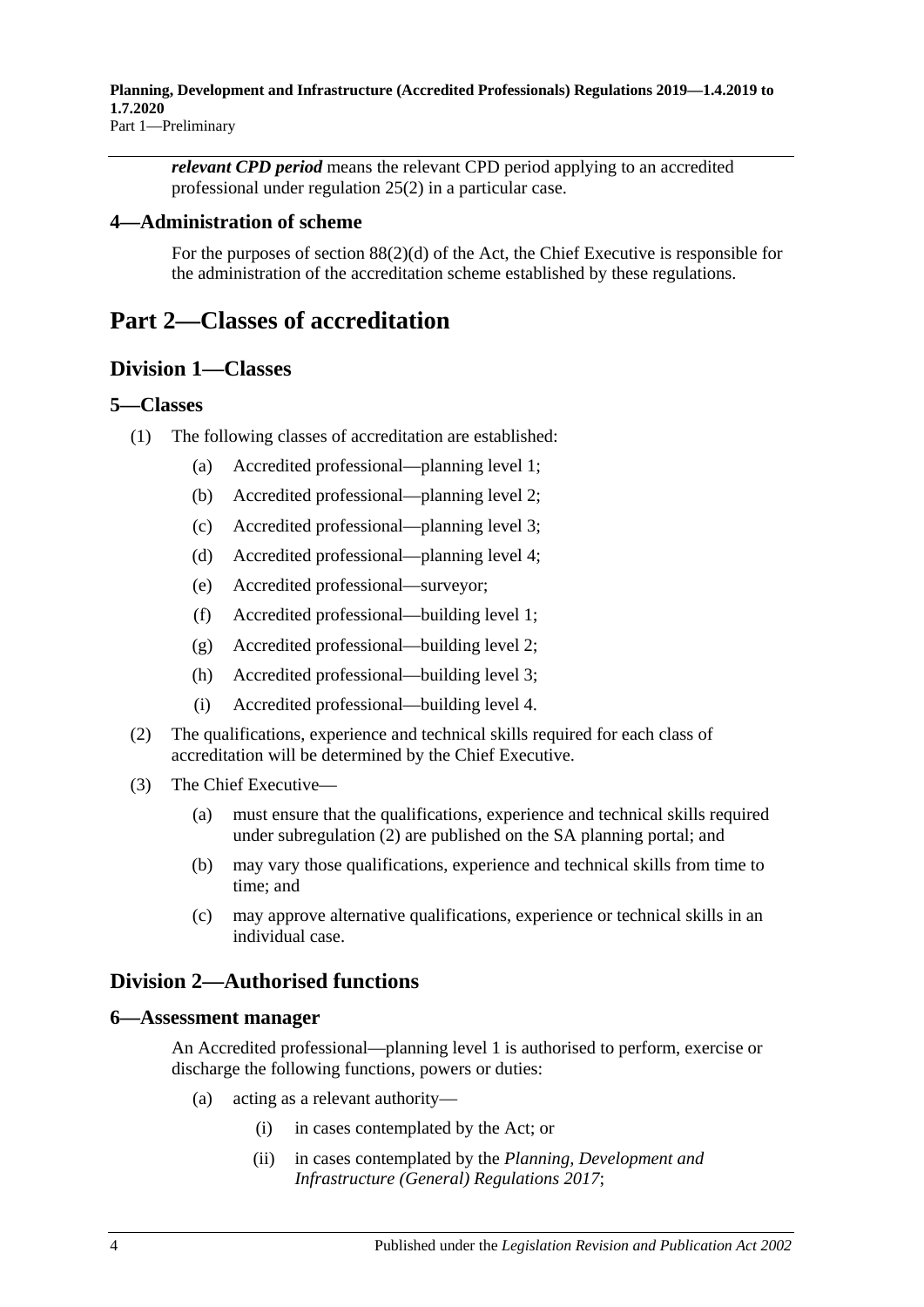(b) other functions, powers or duties specified in the *[Planning, Development and](http://www.legislation.sa.gov.au/index.aspx?action=legref&type=subordleg&legtitle=Planning%20Development%20and%20Infrastructure%20(General)%20Regulations%202017)  [Infrastructure \(General\) Regulations](http://www.legislation.sa.gov.au/index.aspx?action=legref&type=subordleg&legtitle=Planning%20Development%20and%20Infrastructure%20(General)%20Regulations%202017) 2017* as being capable of being performed, exercised or discharged by an assessment manager.

### <span id="page-4-0"></span>**7—Assessment panel member**

An Accredited professional—planning level 2 is authorised to perform, exercise or discharge the functions, powers or duties relevant to acting as a member of an assessment panel.

### <span id="page-4-1"></span>**8—Accredited professional—planning level 3**

An Accredited professional—planning level 3 is authorised to perform, exercise or discharge the following functions, powers or duties:

- (a) acting as a relevant authority in cases contemplated by the *[Planning,](http://www.legislation.sa.gov.au/index.aspx?action=legref&type=subordleg&legtitle=Planning%20Development%20and%20Infrastructure%20(General)%20Regulations%202017)  [Development and Infrastructure \(General\) Regulations](http://www.legislation.sa.gov.au/index.aspx?action=legref&type=subordleg&legtitle=Planning%20Development%20and%20Infrastructure%20(General)%20Regulations%202017) 2017*;
- (b) other functions, powers or duties specified in the *[Planning, Development and](http://www.legislation.sa.gov.au/index.aspx?action=legref&type=subordleg&legtitle=Planning%20Development%20and%20Infrastructure%20(General)%20Regulations%202017)  [Infrastructure \(General\) Regulations](http://www.legislation.sa.gov.au/index.aspx?action=legref&type=subordleg&legtitle=Planning%20Development%20and%20Infrastructure%20(General)%20Regulations%202017) 2017* as being capable of being performed, exercised or discharged by an Accredited professional—planning level 3.

### <span id="page-4-2"></span>**9—Accredited professional—planning level 4**

An Accredited professional—planning level 4 is authorised to perform, exercise or discharge the following functions, powers or duties:

- (a) acting as a relevant authority in cases contemplated by the *[Planning,](http://www.legislation.sa.gov.au/index.aspx?action=legref&type=subordleg&legtitle=Planning%20Development%20and%20Infrastructure%20(General)%20Regulations%202017)  [Development and Infrastructure \(General\) Regulations](http://www.legislation.sa.gov.au/index.aspx?action=legref&type=subordleg&legtitle=Planning%20Development%20and%20Infrastructure%20(General)%20Regulations%202017) 2017*;
- (b) other functions, powers or duties specified in the *[Planning, Development and](http://www.legislation.sa.gov.au/index.aspx?action=legref&type=subordleg&legtitle=Planning%20Development%20and%20Infrastructure%20(General)%20Regulations%202017)  [Infrastructure \(General\) Regulations](http://www.legislation.sa.gov.au/index.aspx?action=legref&type=subordleg&legtitle=Planning%20Development%20and%20Infrastructure%20(General)%20Regulations%202017) 2017* as being capable of being performed, exercised or discharged by an Accredited professional—planning level 4.

### <span id="page-4-3"></span>**10—Accredited professional—surveyor**

An Accredited professional—surveyor is authorised to perform, exercise or discharge the following functions, powers or duties:

- (a) acting as a relevant authority in cases contemplated by the *[Planning,](http://www.legislation.sa.gov.au/index.aspx?action=legref&type=subordleg&legtitle=Planning%20Development%20and%20Infrastructure%20(General)%20Regulations%202017)  [Development and Infrastructure \(General\) Regulations](http://www.legislation.sa.gov.au/index.aspx?action=legref&type=subordleg&legtitle=Planning%20Development%20and%20Infrastructure%20(General)%20Regulations%202017) 2017*;
- (b) other functions, powers or duties specified in the *[Planning, Development and](http://www.legislation.sa.gov.au/index.aspx?action=legref&type=subordleg&legtitle=Planning%20Development%20and%20Infrastructure%20(General)%20Regulations%202017)  [Infrastructure \(General\) Regulations](http://www.legislation.sa.gov.au/index.aspx?action=legref&type=subordleg&legtitle=Planning%20Development%20and%20Infrastructure%20(General)%20Regulations%202017) 2017* as being capable of being performed, exercised or discharged by an Accredited professional—surveyor.

### <span id="page-4-4"></span>**11—Accredited professional—building level 1**

An Accredited professional—building level 1 is authorised to perform, exercise or discharge the following functions, powers or duties:

- (a) acting as a relevant authority—
	- (i) in cases contemplated by the Act; or
	- (ii) in cases contemplated by the *[Planning, Development and](http://www.legislation.sa.gov.au/index.aspx?action=legref&type=subordleg&legtitle=Planning%20Development%20and%20Infrastructure%20(General)%20Regulations%202017)  [Infrastructure \(General\) Regulations](http://www.legislation.sa.gov.au/index.aspx?action=legref&type=subordleg&legtitle=Planning%20Development%20and%20Infrastructure%20(General)%20Regulations%202017) 2017*;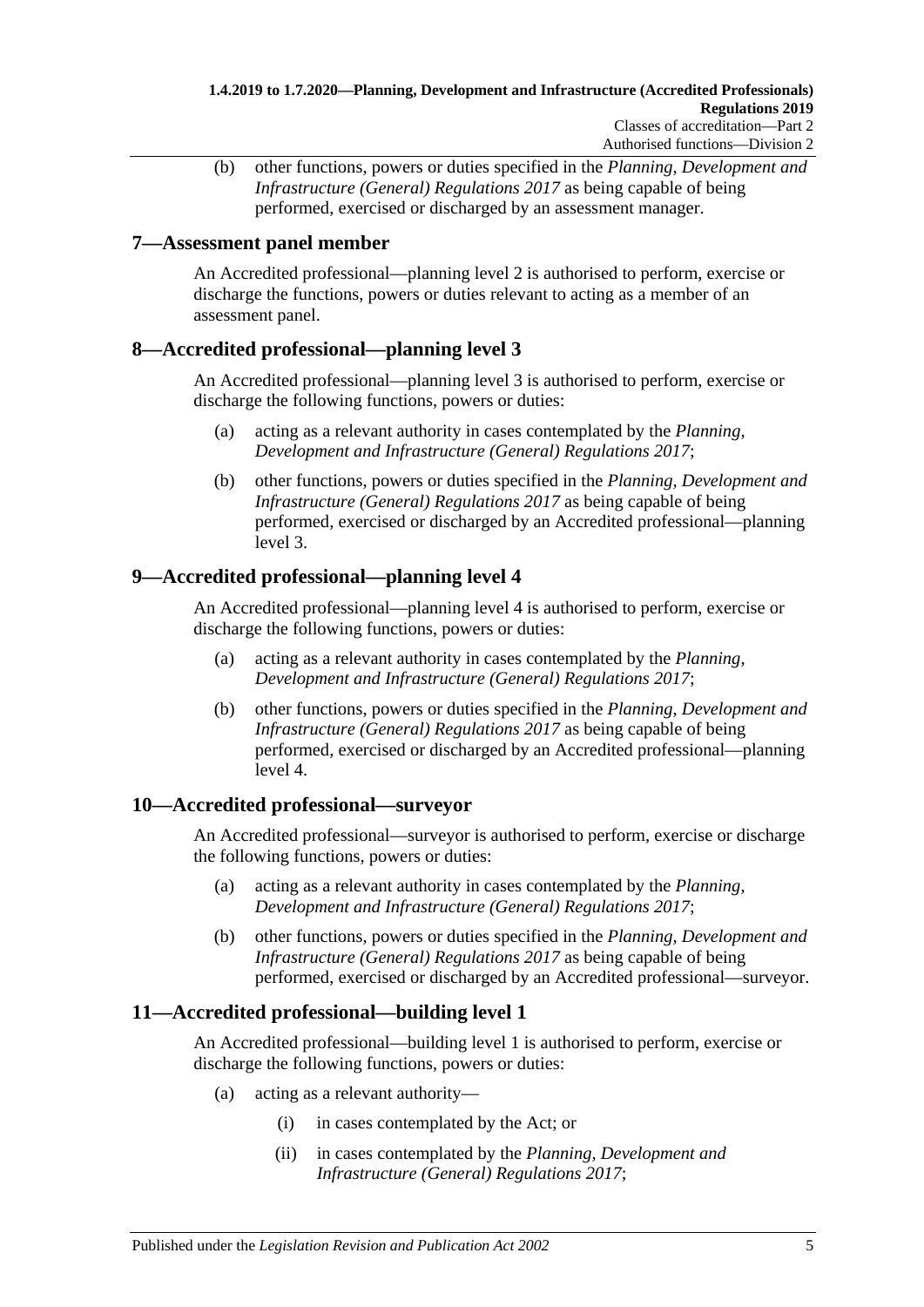Part 2—Classes of accreditation Division 2—Authorised functions

> (b) other functions, powers or duties specified in the *[Planning, Development and](http://www.legislation.sa.gov.au/index.aspx?action=legref&type=subordleg&legtitle=Planning%20Development%20and%20Infrastructure%20(General)%20Regulations%202017)  [Infrastructure \(General\) Regulations](http://www.legislation.sa.gov.au/index.aspx?action=legref&type=subordleg&legtitle=Planning%20Development%20and%20Infrastructure%20(General)%20Regulations%202017) 2017* as being capable of being performed, exercised or discharged by an Accredited professional—building level 1.

### <span id="page-5-0"></span>**12—Accredited professional—building level 2**

An Accredited professional—building level 2 is authorised to perform, exercise or discharge the following functions, powers or duties:

- (a) acting as a relevant authority in cases contemplated by the *[Planning,](http://www.legislation.sa.gov.au/index.aspx?action=legref&type=subordleg&legtitle=Planning%20Development%20and%20Infrastructure%20(General)%20Regulations%202017)  [Development and Infrastructure \(General\) Regulations](http://www.legislation.sa.gov.au/index.aspx?action=legref&type=subordleg&legtitle=Planning%20Development%20and%20Infrastructure%20(General)%20Regulations%202017) 2017*;
- (b) other functions, powers or duties specified in the *[Planning, Development and](http://www.legislation.sa.gov.au/index.aspx?action=legref&type=subordleg&legtitle=Planning%20Development%20and%20Infrastructure%20(General)%20Regulations%202017)  [Infrastructure \(General\) Regulations](http://www.legislation.sa.gov.au/index.aspx?action=legref&type=subordleg&legtitle=Planning%20Development%20and%20Infrastructure%20(General)%20Regulations%202017) 2017* as being capable of being performed, exercised or discharged by an Accredited professional—building level 2.

## <span id="page-5-1"></span>**13—Accredited professional—building level 3**

An Accredited professional—building level 3 is authorised to perform, exercise or discharge the following functions, powers or duties:

- (a) acting as a relevant authority in cases contemplated by the *[Planning,](http://www.legislation.sa.gov.au/index.aspx?action=legref&type=subordleg&legtitle=Planning%20Development%20and%20Infrastructure%20(General)%20Regulations%202017)  [Development and Infrastructure \(General\) Regulations](http://www.legislation.sa.gov.au/index.aspx?action=legref&type=subordleg&legtitle=Planning%20Development%20and%20Infrastructure%20(General)%20Regulations%202017) 2017*;
- (b) other functions, powers or duties specified in the *[Planning, Development and](http://www.legislation.sa.gov.au/index.aspx?action=legref&type=subordleg&legtitle=Planning%20Development%20and%20Infrastructure%20(General)%20Regulations%202017)  [Infrastructure \(General\) Regulations](http://www.legislation.sa.gov.au/index.aspx?action=legref&type=subordleg&legtitle=Planning%20Development%20and%20Infrastructure%20(General)%20Regulations%202017) 2017* as being capable of being performed, exercised or discharged by an Accredited professional—building level 3.

### <span id="page-5-2"></span>**14—Accredited professional—building level 4**

An Accredited professional—building level 4 is authorised to perform, exercise or discharge the functions, powers or duties specified in the *[Planning, Development and](http://www.legislation.sa.gov.au/index.aspx?action=legref&type=subordleg&legtitle=Planning%20Development%20and%20Infrastructure%20(General)%20Regulations%202017)  [Infrastructure \(General\) Regulations](http://www.legislation.sa.gov.au/index.aspx?action=legref&type=subordleg&legtitle=Planning%20Development%20and%20Infrastructure%20(General)%20Regulations%202017) 2017* as being capable of being performed, exercised or discharged by an Accredited professional—building level 4.

# <span id="page-5-3"></span>**Part 3—General provisions relating to accreditation**

## <span id="page-5-4"></span>**Division 1—Obtaining accreditation**

### <span id="page-5-5"></span>**15—Application**

- (1) A person may apply to the accreditation authority for accreditation under these regulations.
- (2) The application must—
	- (a) be lodged electronically via the SA planning portal (and in accordance with any relevant requirements applying under Part 4 Division 2 of the Act); and
	- (b) be in the approved form; and
	- (c) specify the class of accreditation to which the application relates; and
	- (d) be supported by any information specified in the approved form; and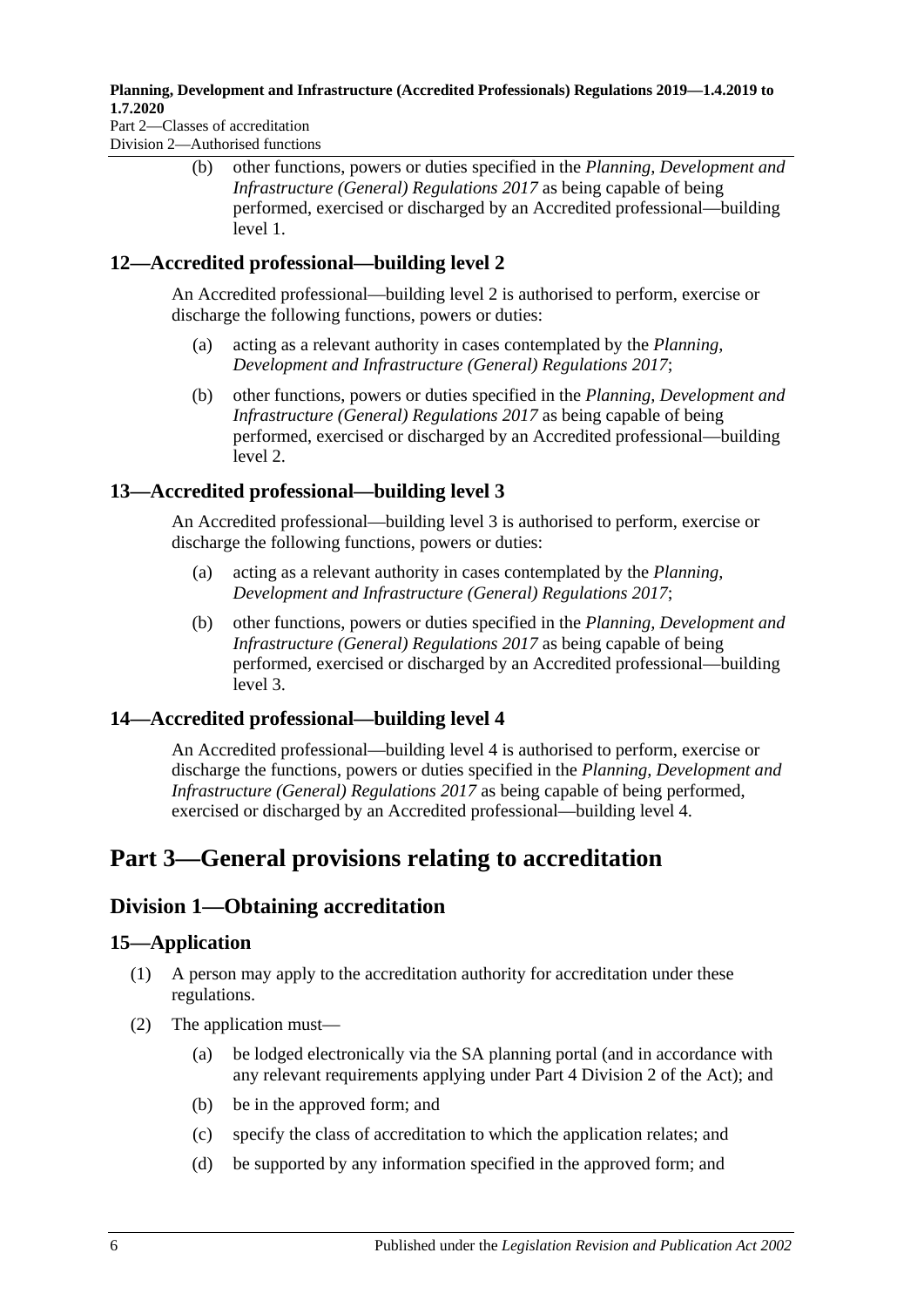- (e) be accompanied by the relevant fee prescribed by the *[Planning, Development](http://www.legislation.sa.gov.au/index.aspx?action=legref&type=subordleg&legtitle=Planning%20Development%20and%20Infrastructure%20(Fees%20Charges%20and%20Contributions)%20Regulations%202019)  [and Infrastructure \(Fees, Charges and Contributions\) Regulations](http://www.legislation.sa.gov.au/index.aspx?action=legref&type=subordleg&legtitle=Planning%20Development%20and%20Infrastructure%20(Fees%20Charges%20and%20Contributions)%20Regulations%202019) 2019*.
- (3) The accreditation authority may request an applicant—
	- (a) to provide such additional documents or information as may be reasonably required to assess the application; and
	- (b) to remedy any defect or deficiency in any application or accompanying document or information required under these regulations.

### <span id="page-6-0"></span>**16—Consideration of application**

- <span id="page-6-1"></span>(1) In considering an application for accreditation, the accreditation authority must be satisfied that the applicant—
	- (a) has the qualifications, experience and technical skills required under these regulations for the accreditation to which the application relates; and
	- (b) is a fit and proper person to be an accredited professional under the Act.
- <span id="page-6-2"></span>(2) In connection with the operation of [subregulation](#page-6-1)  $(1)(a)$ , the accreditation authority may—
	- (a) accept that a person satisfies the requirements of that subregulation if—
		- (i) the person is a member of a professional association or body that provides an equivalent scheme for the recognition of qualifications, experience and technical skills that is recognised by the Chief Executive for the purposes of this regulation; and
		- (ii) the person's category of membership corresponds, in the opinion of the accreditation authority, to the level of accreditation to which the application relates;
	- (b) take into account the advice of a professional association or body engaged to assist the accreditation authority for the purposes of these regulations.
- <span id="page-6-3"></span>(3) Without limiting [subregulation](#page-6-2) (1)(b), in making an assessment under that subregulation the accreditation authority may take into account whether the applicant has been involved in a disqualifying event.
- (4) After considering an application for accreditation, the accreditation authority may—
	- (a) approve the application and register the applicant as an accredited professional; or
	- (b) refuse the application.
- (5) As soon as practicable after making a decision on an application, the accreditation authority must give notice of the decision to the applicant.
- (6) If the accreditation authority refuses an application, it must include in the notice of the decision—
	- (a) the reasons for the refusal; and
	- (b) the rights of review that the applicant has under these regulations.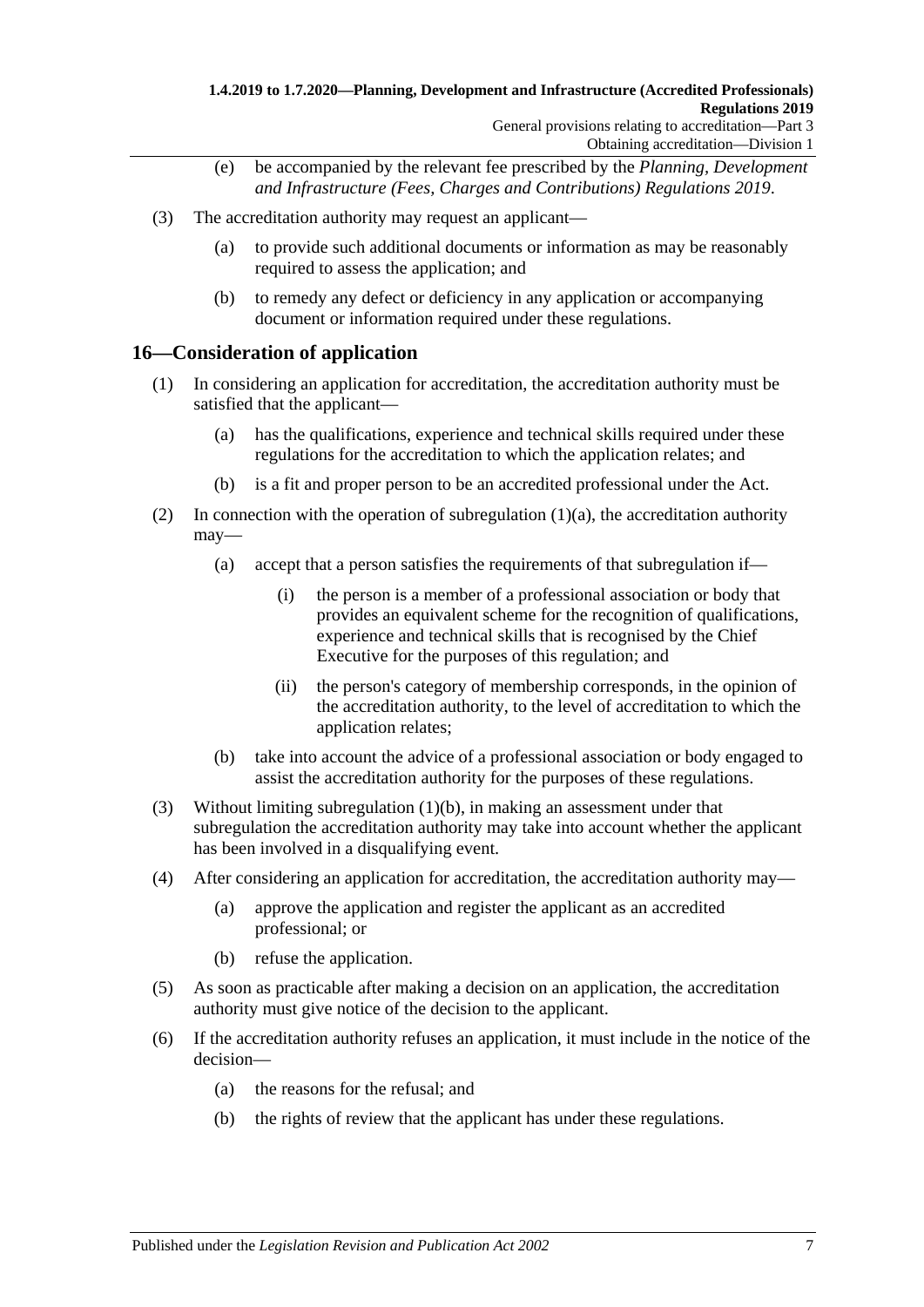Part 3—General provisions relating to accreditation Division 1—Obtaining accreditation

(7) In connection with the operation of [subregulation](#page-6-3)  $(2)(b)$ , the Chief Executive must ensure that information about any scheme that is recognised for the purposes of that subregulation is available on the SA planning portal.

## <span id="page-7-0"></span>**17—Conditions**

- <span id="page-7-3"></span>(1) An accreditation will be subject to the following conditions:
	- (a) subject to [subregulation](#page-7-2) (2), that the accredited professional must hold a policy for professional indemnity insurance that is reasonable and adequate taking into account the amount and nature of work undertaken by the accredited professional;
	- (b) any condition that the accreditation authority may impose that limits the scope of the accreditation;
	- (c) any other condition—
		- (i) determined by the accreditation authority in relation to the accreditation; or
		- (ii) otherwise specified or imposed by or under these regulations.
- <span id="page-7-2"></span>(2) [Subregulation](#page-7-3) (1)(a) does not apply to the following accredited professionals if the accredited professional is covered by another form of indemnity scheme or arrangement that is approved by the accreditation authority for the purposes of this subregulation:
	- (a) an Accredited professional—planning level 1;
	- (b) an Accredited professional—planning level 2;
	- (c) an accredited professional who is an employee of the State or a council (when acting within their scope of employment).
- (3) The accreditation authority may, if the accreditation authority considers it appropriate to do so, vary a condition that applies in relation to a particular accredited professional.
- (4) An accredited professional may, on application to the accreditation authority in the approved form, request the variation of a condition to which the accreditation is subject and the accreditation authority may, as it thinks fit—
	- (a) grant the variation; or
	- (b) refuse to grant the variation.
- (5) Conditions of an accreditation may be varied by the addition, substitution or deletion of 1 or more conditions.
- (6) A person must not contravene or fail to comply with a condition of an accreditation. Maximum penalty: \$10 000.

### <span id="page-7-1"></span>**18—Duration of accreditation**

An accreditation continues in force (unless sooner surrendered or cancelled) on a year by year basis subject to the operation of [regulation](#page-8-0) 19.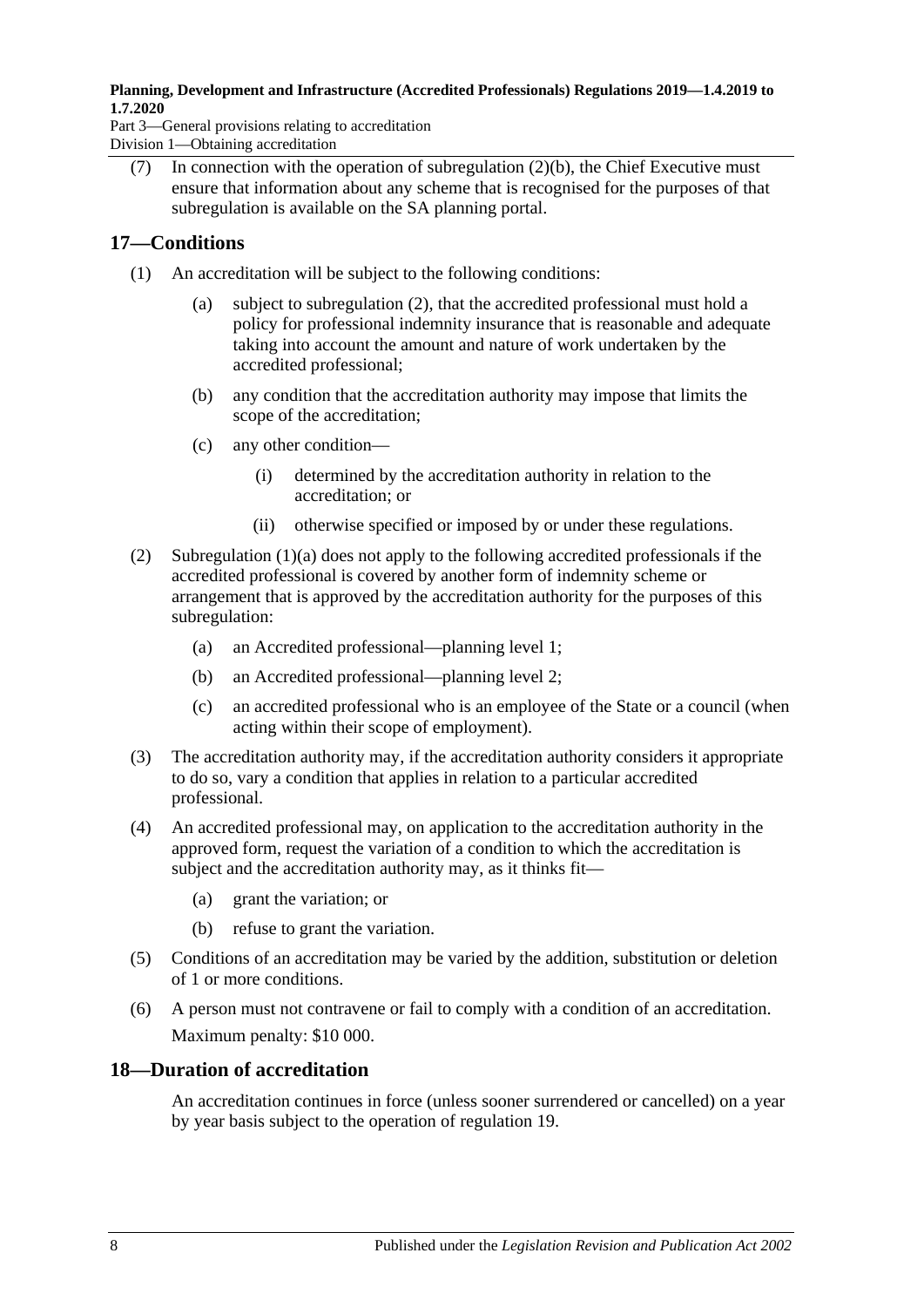### <span id="page-8-0"></span>**19—Continuation of accreditation**

- (1) A person seeking to remain accredited under these regulations must apply on a yearly basis to the accreditation authority for the continuation of the accreditation under these regulations.
- <span id="page-8-2"></span>(2) An annual application must
	- be lodged electronically via the SA planning portal (and in accordance with any relevant requirements applying under Part 4 Division 2 of the Act); and
	- (b) be in the approved form; and
	- (c) be supported by any information specified in the approved form; and
	- (d) without limiting [paragraph](#page-8-2) (c), be supported by information specified by the approved form for the purposes of [Part](#page-10-3) 4; and
	- (e) be accompanied by the relevant fee prescribed by the *[Planning, Development](http://www.legislation.sa.gov.au/index.aspx?action=legref&type=subordleg&legtitle=Planning%20Development%20and%20Infrastructure%20(Fees%20Charges%20and%20Contributions)%20Regulations%202019)  [and Infrastructure \(Fees, Charges and Contributions\) Regulations](http://www.legislation.sa.gov.au/index.aspx?action=legref&type=subordleg&legtitle=Planning%20Development%20and%20Infrastructure%20(Fees%20Charges%20and%20Contributions)%20Regulations%202019) 2019*; and
	- (f) be made at least 28 days before each anniversary of the granting of the accreditation.
- <span id="page-8-4"></span><span id="page-8-3"></span>(3) The accreditation authority may, if the accreditation authority thinks fit, determine a late application for continuation provided that the applicant pays the late payment fee prescribed by the *[Planning, Development and Infrastructure \(Fees, Charges and](http://www.legislation.sa.gov.au/index.aspx?action=legref&type=subordleg&legtitle=Planning%20Development%20and%20Infrastructure%20(Fees%20Charges%20and%20Contributions)%20Regulations%202019)  [Contributions\) Regulations](http://www.legislation.sa.gov.au/index.aspx?action=legref&type=subordleg&legtitle=Planning%20Development%20and%20Infrastructure%20(Fees%20Charges%20and%20Contributions)%20Regulations%202019) 2019*.
- (4) If an application for the continuation of an accreditation (being an application under [subregulation](#page-8-3)  $(2)(f)$  or  $(3)$ ) is not decided before the relevant anniversary of the accreditation, the accreditation continues in operation until the application is decided (and, if the accreditation is to continue, the anniversary date continues to apply for future applications).
- (5) The accreditation authority may refuse to consider an application under this regulation if the application is made earlier than 2 months before the relevant anniversary date.
- <span id="page-8-5"></span>(6) An accreditation will cease by force of this regulation (and without the need to comply with [Division](#page-9-0) 2) if—
	- (a) an application is not made or determined in accordance with this regulation; or
	- (b) without limiting [paragraph](#page-8-5) (a), the accredited professional has not completed the prescribed amount of CPD within the relevant CPD period as required under [Part](#page-10-3) 4 and the accreditation authority has not taken action under [regulation](#page-11-1) 25(3) so as to continue the accreditation despite the failure on the part of the accredited professional.

### <span id="page-8-1"></span>**20—Surrender**

An accredited professional may, by written notice given to the accreditation authority, surrender an accreditation.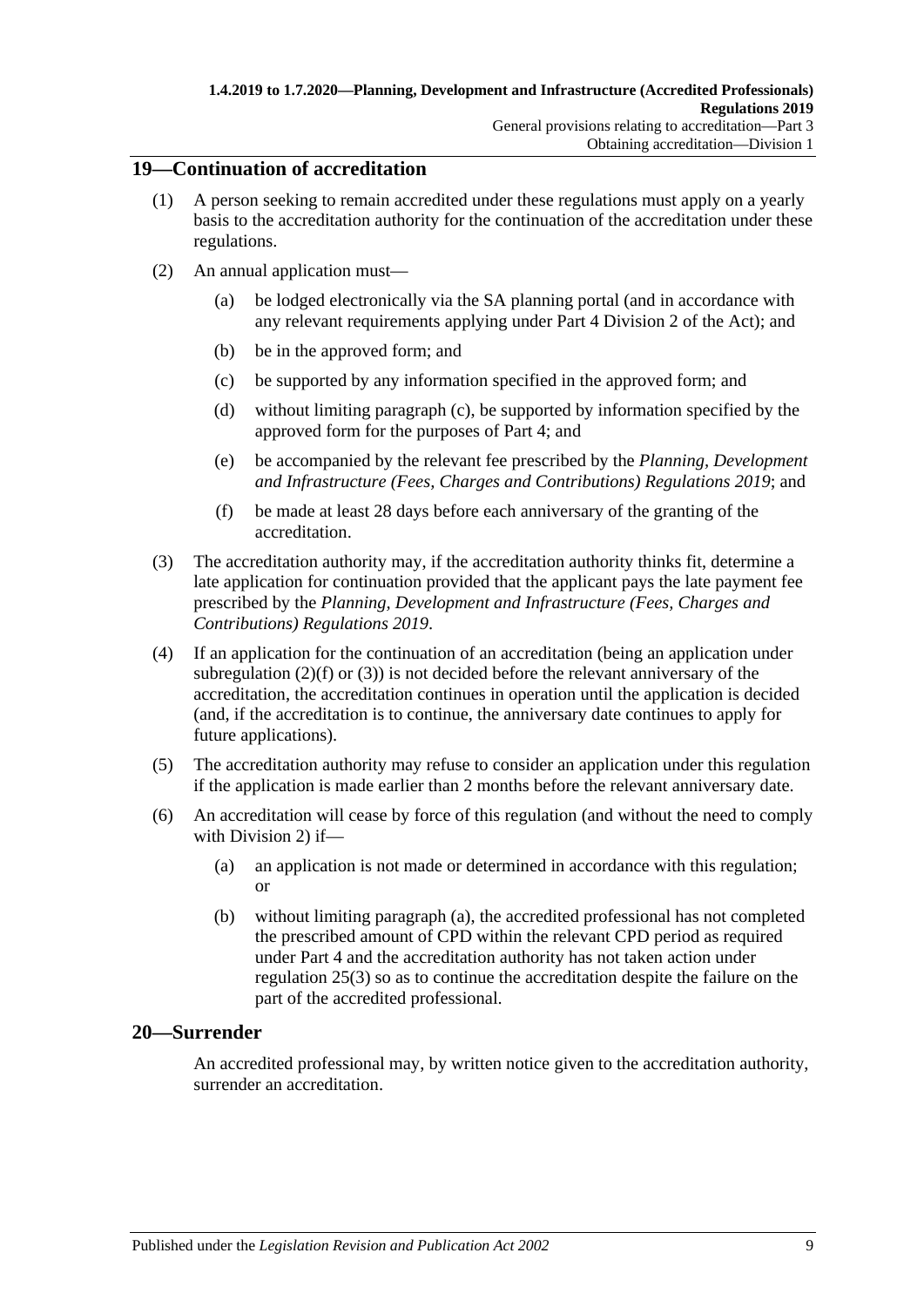## <span id="page-9-0"></span>**Division 2—Cancellation or suspension of accreditation**

### <span id="page-9-1"></span>**21—Cancellation or suspension**

- (1) The accreditation authority may cancel or suspend an accreditation if 1 or more of the grounds specified in [subregulation](#page-9-3) (2) applies.
- <span id="page-9-5"></span><span id="page-9-4"></span><span id="page-9-3"></span>(2) The following grounds are specified:
	- (a) events have occurred such that the accredited professional would not be entitled to be granted accreditation if the person were to apply for accreditation;
	- (b) the accredited professional, in the performance, exercise or discharge, or purported performance, exercise or discharge, of a function, power or duty under the Act or any regulations under the Act (including these regulations), failed to comply with a provision of the Act or regulations;
	- (c) without limiting [paragraph](#page-9-4) (b), the accredited professional has failed to comply with a requirement of these regulations;
	- (d) without limiting [paragraph](#page-9-5) (c), the accredited professional has contravened or failed to comply with a condition of the accreditation;
	- (e) the accredited professional has contravened or failed to comply with a relevant code of conduct under clause 1(1)(c) or (d) of Schedule 3 of the Act;
	- (f) the accreditation authority considers that the accredited professional obtained the accreditation improperly or on the basis of false or misleading information;
	- (g) any other ground for the cancellation of the accreditation specified by these regulations; or
	- (h) the accredited professional—
		- (i) is otherwise, in the opinion of the accreditation authority, no longer a fit and proper person or otherwise suitable to hold an accreditation under these regulations; or
		- (ii) has otherwise acted in an unprofessional or inappropriate manner, or failed to professionally discharge a responsibility under the Act.

### <span id="page-9-2"></span>**22—Notice of proposed cancellation or suspension**

- (1) If the accreditation authority proposes to cancel or suspend an accreditation, the accreditation authority must give the accredited professional notice of the proposal and the accreditation authority's reasons for the proposal.
- (2) The notice must state that within a specified period after the notice is given, the accredited professional may make written representations to the accreditation authority concerning the proposal and the accreditation authority must not give effect to the proposal without considering any representations received within the specified period.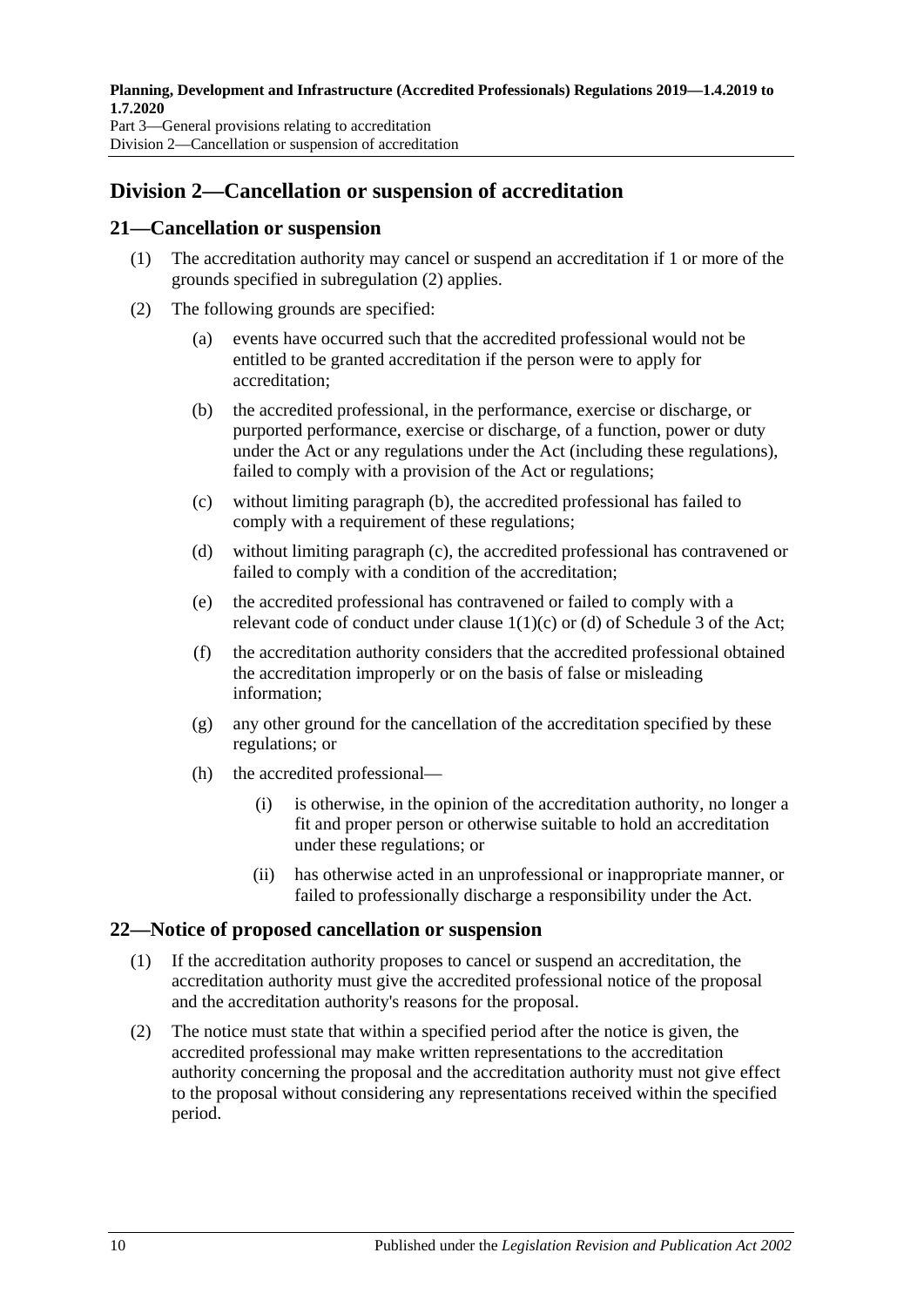### <span id="page-10-0"></span>**23—Effect or period of cancellation or suspension**

- (1) A cancellation may have effect, as specified by the accreditation authority—
	- (a) permanently; or
	- (b) for a specified period; or
	- (c) until the fulfilment of specified conditions; or
	- (d) until further determination of the accreditation authority.
- (2) A suspension may have effect, as specified by the accreditation authority—
	- (a) for a specified period; or
	- (b) until the fulfilment of specified conditions; or
	- (c) until further determination of the accreditation authority.

## <span id="page-10-1"></span>**Division 3—Register of accreditations**

### <span id="page-10-2"></span>**24—Register**

- (1) The accreditation authority must keep a register of accredited professionals.
- (2) The register must include, in relation to each person on the register—
	- (a) the person's full name and nominated contact address; and
	- (b) the qualifications, experience and technical skills for accreditation held by the person; and
	- (c) particulars of any condition of registration or other limitation that specifically relates to the person as an accredited professional.
- (3) The register may include such other information as the accreditation authority thinks fit.
- (4) The accreditation authority must ensure that the register is accessible via the SA planning portal.

## <span id="page-10-3"></span>**Part 4—Continuing professional development**

### <span id="page-10-6"></span><span id="page-10-4"></span>**25—CPD scheme**

- (1) It is a condition of an accreditation under these regulations that the accredited professional will undertake the prescribed amount of Continuing Professional Development (*CPD*).
- <span id="page-10-5"></span>(2) Subject to this regulation, before the accreditation authority grants an application under [regulation](#page-8-0) 19, the accredited professional must first satisfy the accreditation authority that the accredited professional has completed the prescribed amount of CPD in the period of 12 months immediately preceding the date of the application being lodged with the accreditation authority (the *relevant CPD period*).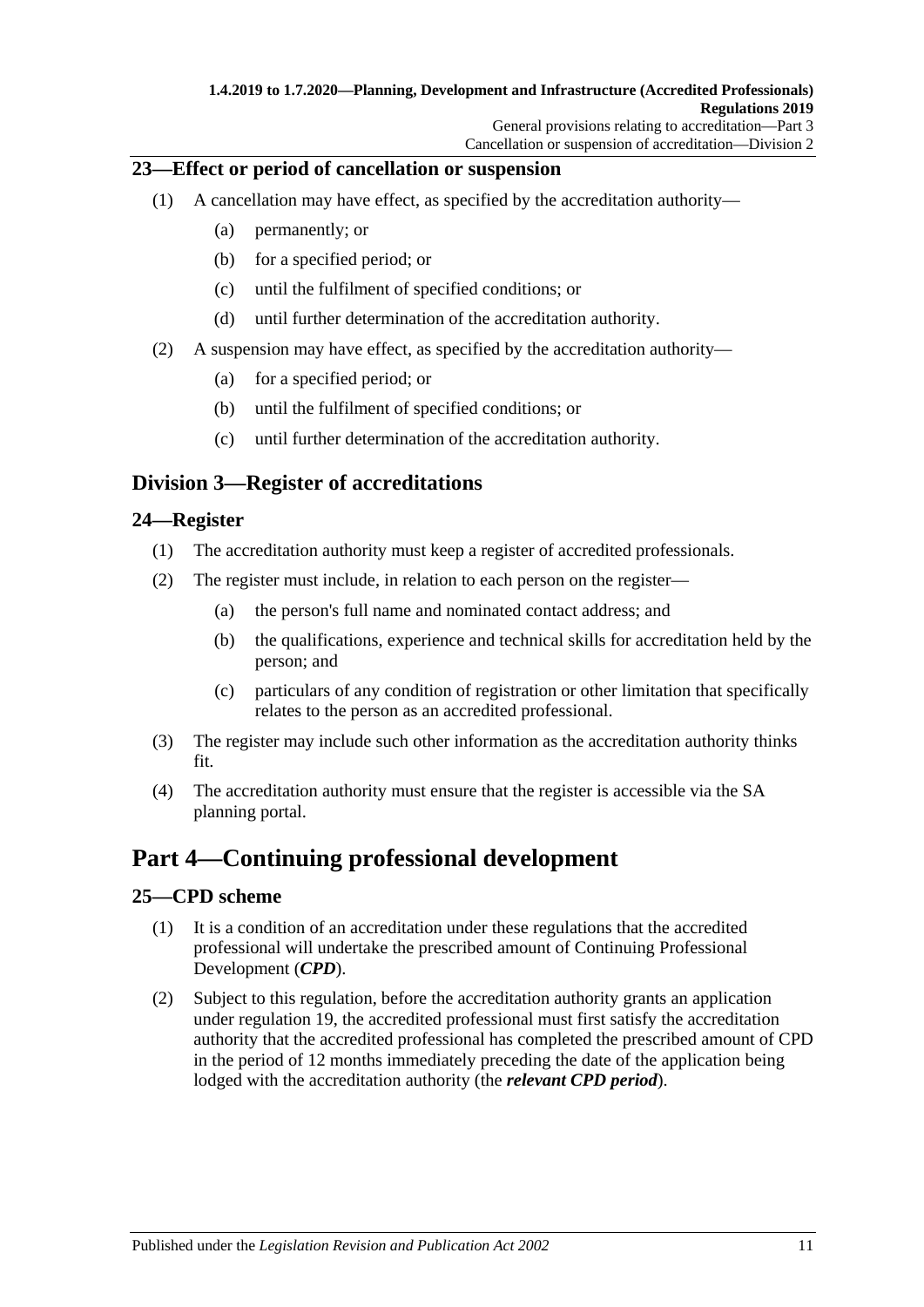Part 4—Continuing professional development

- <span id="page-11-1"></span>(3) If an accredited professional who has applied under [regulation](#page-8-0) 19 has not completed the prescribed amount of CPD in respect of the relevant CPD period, the accreditation authority may, on application by the accredited professional under this subregulation, if satisfied that it is reasonable to do so, after taking into account the criteria specified in [subregulation](#page-11-2) (5)—
	- (a) excuse the accredited professional from the requirements of the scheme set out in [subregulations](#page-10-6) (1) and [\(2\);](#page-10-5) and
	- (b) if the accreditation authority thinks fit—determine to continue the accreditation subject to a condition or conditions determined to be appropriate by the accreditation authority.
- <span id="page-11-3"></span>(4) Without limiting [subregulation](#page-11-3) (3)(b), a condition of accreditation may limit the functions or powers that the accredited professional may perform or exercise during a period specified in the condition (including as to prohibit the performance or exercise of specified functions or powers that the accredited professional would otherwise be entitled to perform or exercise under the Act or under these or any other regulations under the Act).
- <span id="page-11-2"></span>(5) The following criteria are specified for the purposes of [subregulation](#page-11-1) (3):
	- (a) that the accredited professional has been unable to complete the prescribed amount of CPD because of—
		- (i) being pregnant or taking leave from work due to the birth of a child; or
		- (ii) being seriously ill or severely disabled; or
		- (iii) being required to care for a member of the accredited professional's immediate family for an extended period of time; or
		- (iv) being under severe financial stress;
	- (b) that there are other unavoidable or extenuating circumstances that made it exceptionally difficult for the accredited professional to participate in compulsory professional development over the course of the relevant CPD period, or a substantial part of the relevant CPD period.
- (6) An application by an accredited professional under [subregulation](#page-11-1) (3) must be by way of statutory declaration lodged with the accreditation authority which—
	- (a) sets out the evidence on which the accredited professional relies for the purposes of [subregulations](#page-11-1) (3) and [\(5\);](#page-11-2) and
	- (b) sets out the steps (if any) that the accredited professional intends to take to improve or achieve compliance with the requirements of this Part (and [Schedule](#page-19-1) 1) if the accreditation is continued.

### <span id="page-11-4"></span><span id="page-11-0"></span>**26—Records**

- (1) An accredited professional must, in respect of each CPD period that applies in relation to the accredited professional's accreditation, maintain and retain for 6 years after the end of that CPD period—
	- (a) a written record of CPD activities undertaken and of the CPD units completed; and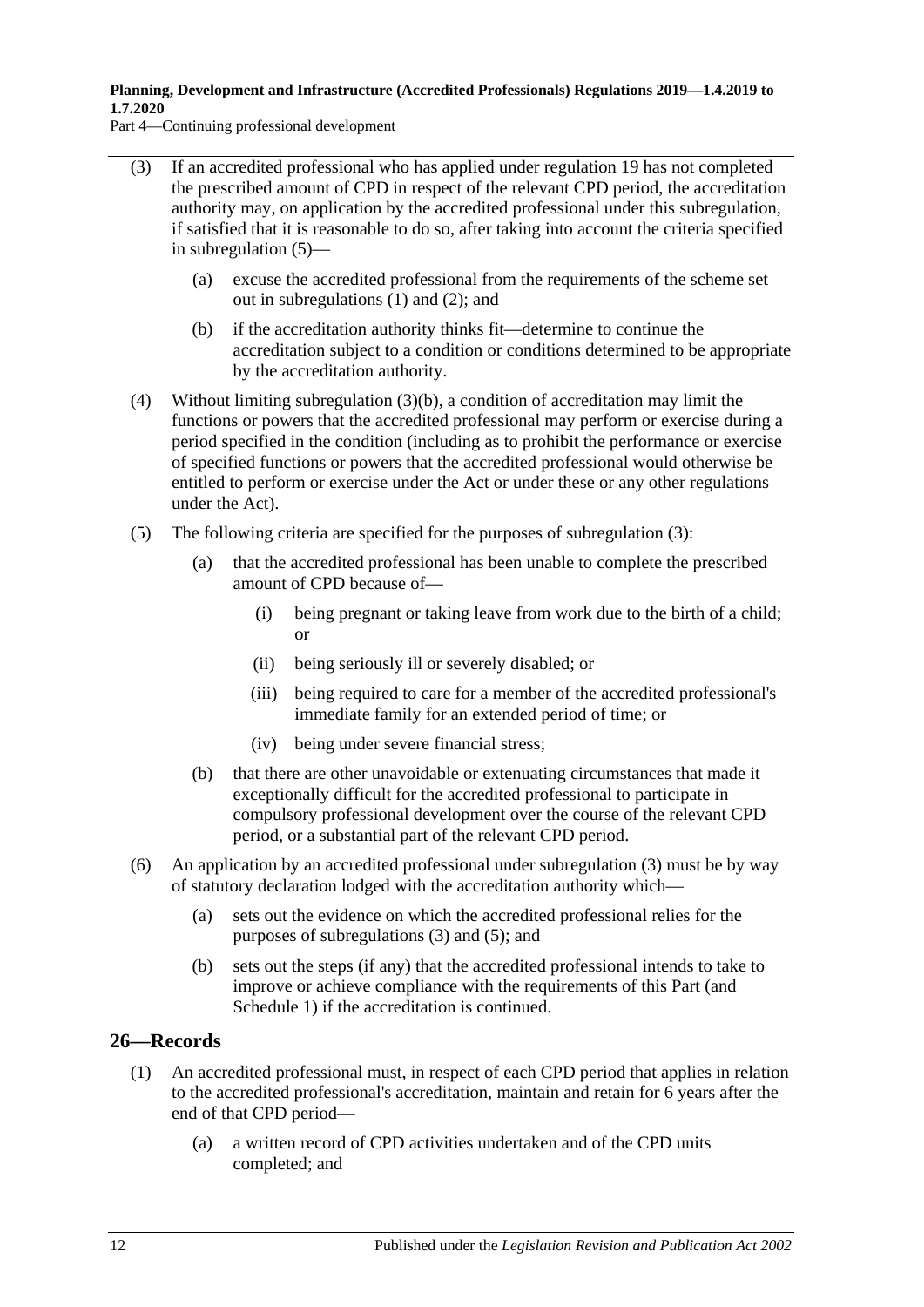- (b) material indicating the nature of each CPD activity; and
- (c) a record of the fact that the accredited professional undertook each such activity.
- (2) An accredited professional must provide the accreditation authority, within 14 days of receipt of a written request from the accreditation authority, information about the accredited professional's compliance with the requirements of this Part (and [Schedule](#page-19-1) 1) compiled and maintained under [subregulation](#page-11-4) (1).
- (3) This regulation does not derogate from the requirements imposed on an accredited professional to provide information about the accredited professional's continuing professional development as part of an application for the continuation of their accreditation.

## <span id="page-12-0"></span>**Part 5—Audits**

### <span id="page-12-1"></span>**27—Audits**

- (1) This regulation does not apply to—
	- (a) an Accredited Professional—planning level 2 in relation to the performance, exercise or discharge of a function, power or duty as a member of an assessment panel; or
	- (b) an accredited professional who is an employee of the State or a council (insofar as they are acting within the scope of their employment).
- <span id="page-12-2"></span>(2) For the purposes of this regulation, a person is a qualified auditor if—
	- (a) the person—
		- (i) satisfies the Chief Executive that they hold appropriate qualifications, experience and technical skills in planning or building assessment or a related discipline; and
		- (ii) holds a current approval issued by the Chief Executive for the purposes of this regulation; or
	- (b) the person is acting under a memorandum of understanding entered into between the Chief Executive and an association or other body in connection with the conduct of audits under this regulation; or
	- (c) the person is an employee of the State and the Chief Executive considers that the person is suitably qualified to act as a qualified auditor under this regulation.
- <span id="page-12-3"></span>(3) An approval under [subregulation](#page-12-3)  $(2)(a)$ , or a memorandum under subregulation  $(2)(b)$ , may relate to—
	- (a) planning assessment audits; or
	- (b) building assessment audits,

(or both) as specified by the Chief Executive.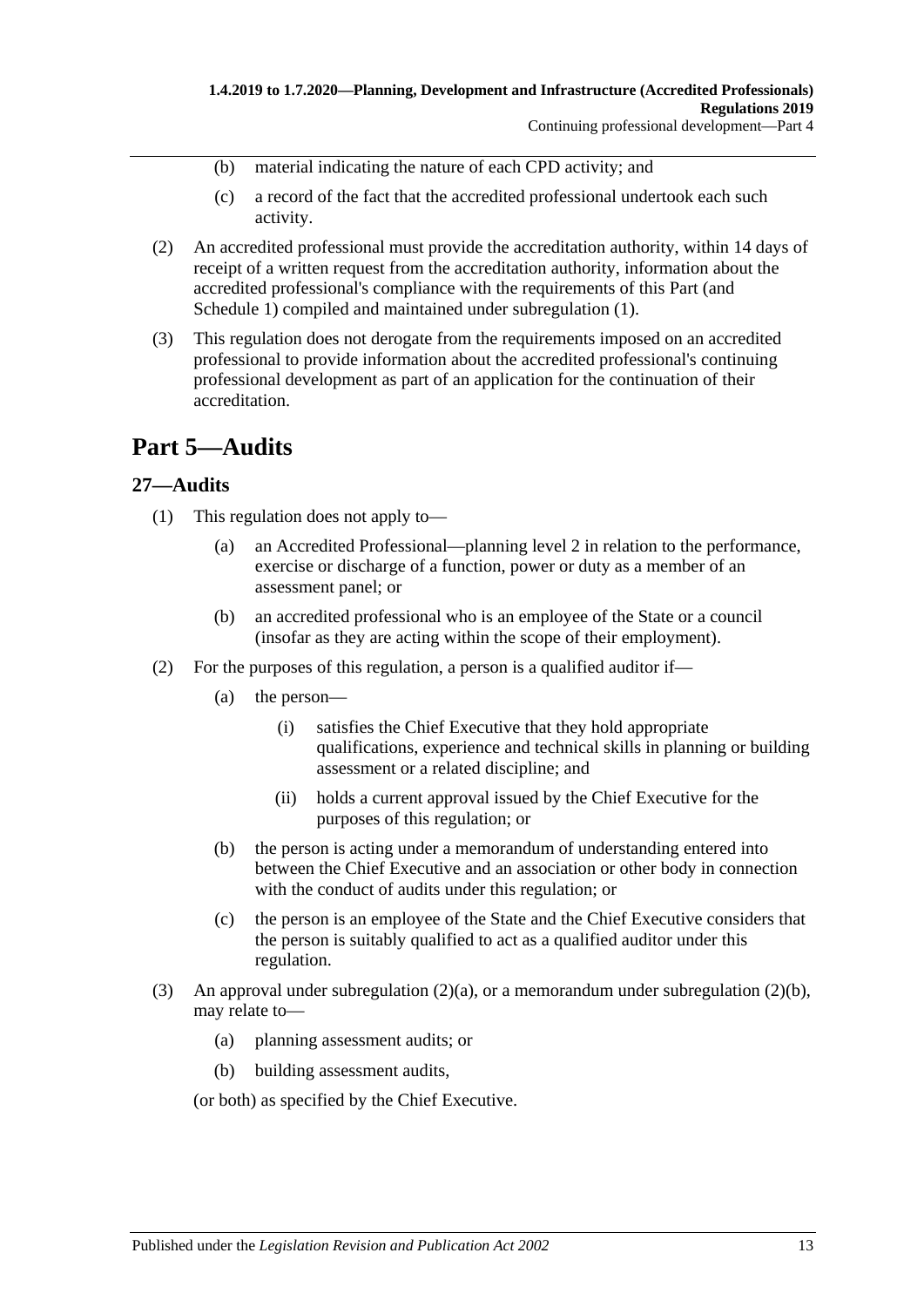- <span id="page-13-0"></span>(4) It is a condition of the accreditation of an accredited professional to which this regulation applies—
	- (a) that they must have their activities in relation to the assessment of development under the Act audited by a qualified auditor in accordance with this regulation (a *periodic audit*); and
	- (b) that they must allow a qualified auditor to audit their activities in relation to the assessment of development under the Act if so directed by the accreditation authority.
- (5) The purposes of an audit are—
	- (a) to check whether the processes and procedures associated with the assessment of development, and the granting of any relevant consents, have been undertaken in accordance with the requirements of the Act, and any relevant regulations under the Act; and
	- (b) to check any other matter determined by the accreditation authority for the purposes of this regulation.
- <span id="page-13-1"></span>(6) The first periodic audit under [subregulation](#page-13-0) (4)(a) must be completed in relation to an accredited professional—
	- (a) if the accredited professional is carrying on business as an accredited professional on the commencement of these regulations—within 5 years after that commencement; or
	- (b) if the accredited professional commences business as an accredited professional after the commencement of these regulations—within 5 years after the date on which the accredited professional commences business.
- <span id="page-13-2"></span>(7) Thereafter, an accredited professional must ensure that a periodic audit is completed at least once in every 5 years.
- (8) An accredited professional must, when applying to continue their accreditation under these regulations, provide, in a manner determined by the accreditation authority, evidence of compliance with this regulation (insofar as may be relevant).
- (9) It will be a ground for the cancellation of the accreditation of an accredited professional if
	- (a) the accredited professional has not complied with [subregulation](#page-13-1)  $(6)$  or  $(7)$ ; or
	- (b) the accreditation authority considers that the accredited professional has not adequately addressed any matter identified by a qualified auditor during the course of an audit under this regulation.
- (10) An audit under this regulation will relate to an antecedent period, not exceeding 5 years, determined to be appropriate by the qualified auditor.
- (11) An audit under this regulation may be conducted by—
	- (a) analysing processes and procedures that have been employed by the accredited professional to ensure compliance with the requirements of the Act and any relevant regulations under the Act; and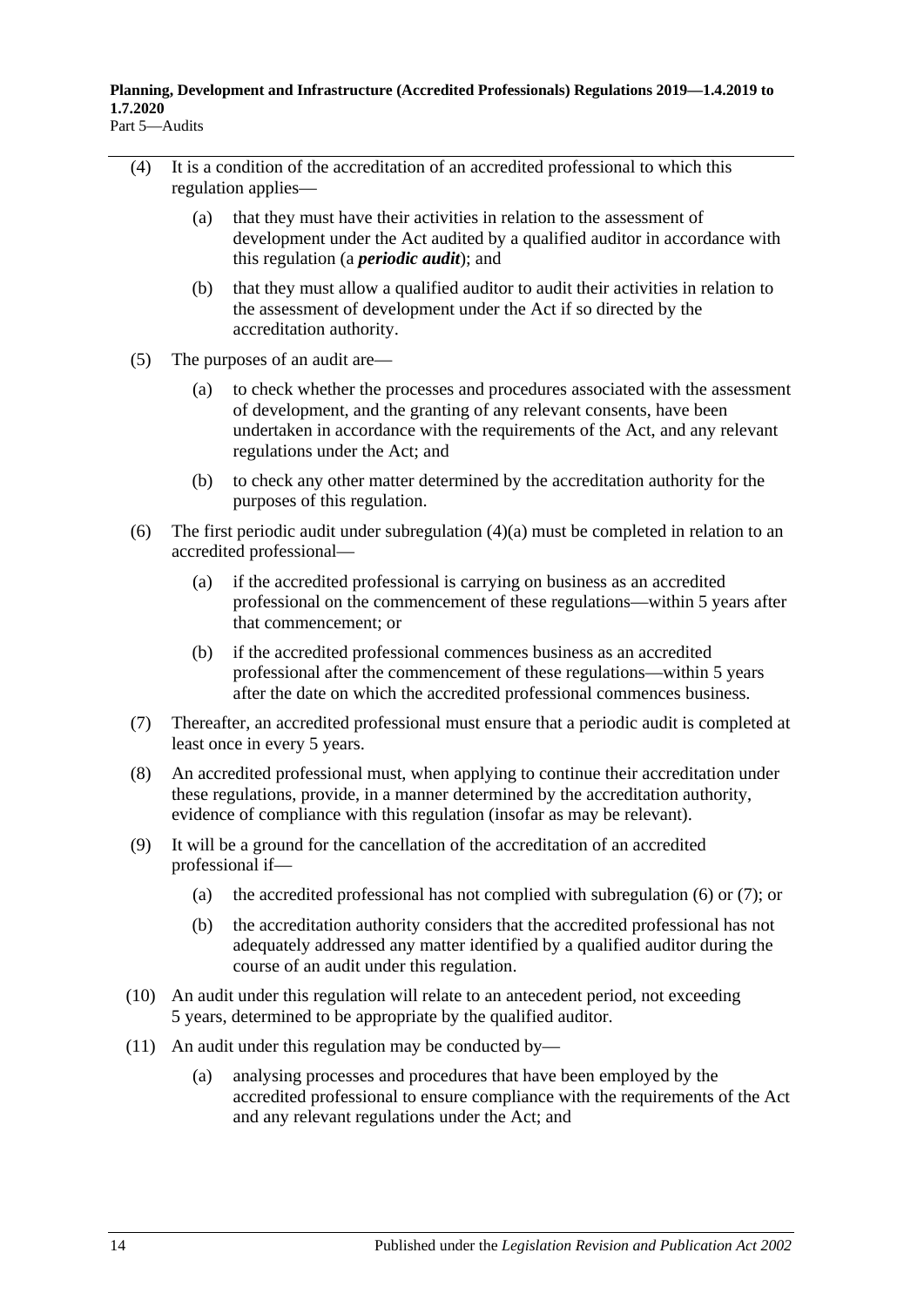- (b) examining random or selective samples of documents or other records to check on processes and procedures or to ascertain any other relevant matter; and
- (c) conducting interviews of persons who may be able to provide information relevant to the audit; and
- (d) taking such other steps or making such other inquiries as the qualified auditor thinks fit.
- (12) A qualified auditor must, before finalising a report for the purposes of this regulation, give a copy of the report to the accredited professional to provide a response with a view to correcting any error of fact.
- <span id="page-14-0"></span>(13) A qualified auditor must report to the accreditation authority any contravention or failure on the part of the accredited professional to comply with the requirements of the Act or any regulations under the Act, or any relevant code or other instrument, in a significant respect or to a significant degree in undertaking assessments identified by the auditor during the course of an audit.
- <span id="page-14-1"></span>(14) If a qualified auditor provides a report to the accreditation authority under [subregulation](#page-14-0) (13), the accreditation authority may, after taking such action as the accreditation authority thinks fit—
	- (a) make recommendations to the accredited professional; or
	- (b) give directions to the accredited professional to rectify any matter, or to take any other action, with a view to preventing the recurrence of any act, failure or irregularity; or
	- (c) impose conditions on the accreditation of the accredited professional; or
	- (d) alter the accreditation of the accredited professional to a lower level of accreditation; or
	- (e) take action under these regulations to cancel or suspend the accredited professional's accreditation.
- <span id="page-14-2"></span> $(15)$  If—
	- (a) the accreditation authority makes a recommendation under [subregulation](#page-14-1) (14); and
	- (b) the accreditation authority subsequently considers that the accredited professional has not, within a period specified by the accreditation authority, taken appropriate action in view of the recommendation,

the accreditation authority may, after consultation with the accredited professional, give directions to the accredited professional.

- $(16)$  If
	- (a) the accreditation authority gives a direction under [subregulation](#page-14-1)  $(14)$  or  $(15)$ ; and
	- (b) the accreditation authority subsequently considers that the accredited professional has not, within a period specified by the accreditation authority, taken appropriate action to comply with the direction,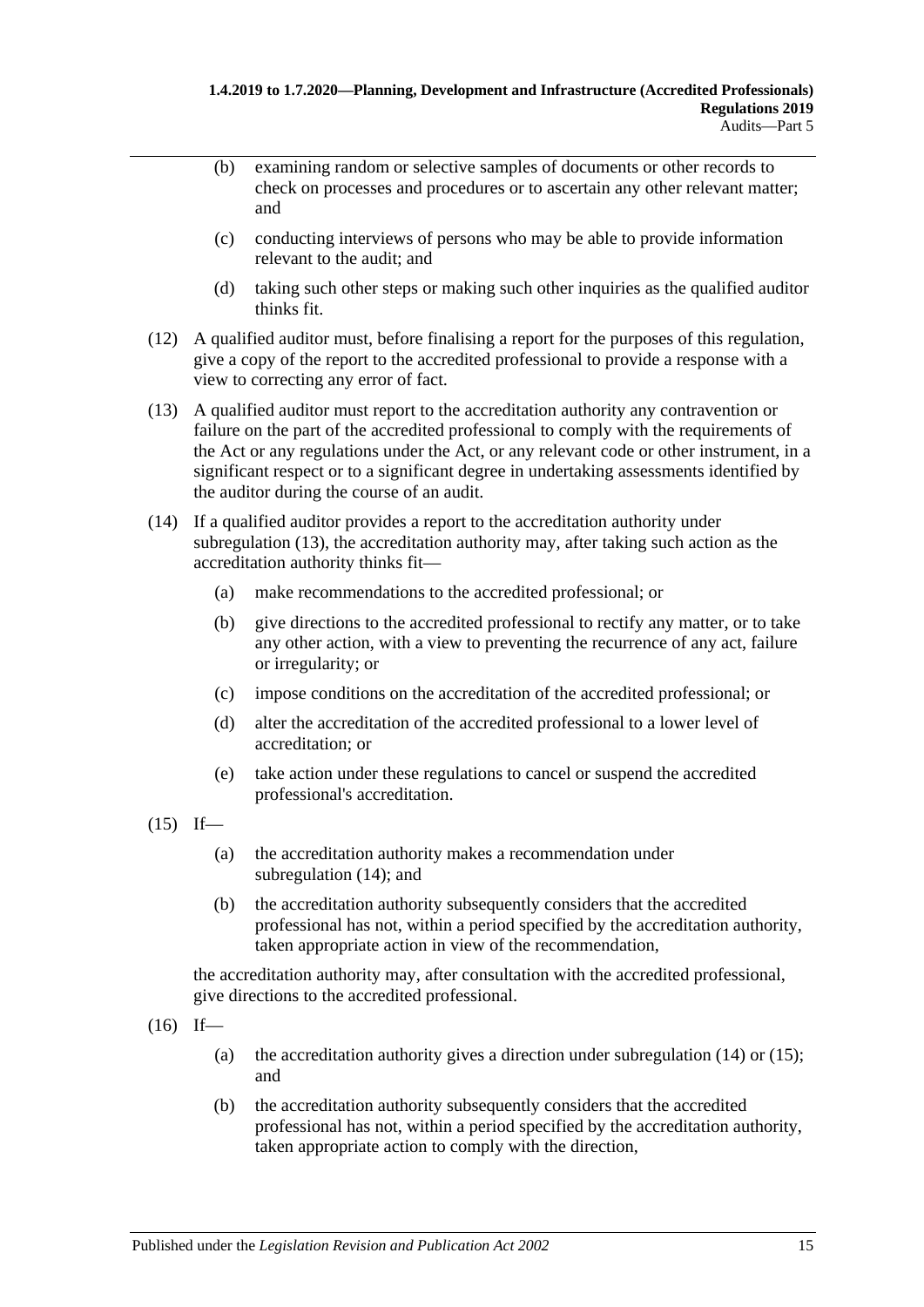the accreditation authority may take action under these regulations to cancel or suspend the accredited professional's accreditation.

(17) Nothing in this regulation limits or affects any other provision made by or under these regulations with respect to the accreditation of an accredited professional.

# <span id="page-15-0"></span>**Part 6—Complaints**

### <span id="page-15-1"></span>**28—Complaints**

(1) In this regulation—

*code of conduct* means the code of conduct to be observed by accredited professionals adopted by the Minister under clause 1(1)(d) of Schedule 3 of the Act.

- <span id="page-15-2"></span>(2) A person may make a complaint to the accreditation authority about an accredited professional if the person believes—
	- (a) that the accredited professional has failed to comply with, or acted in contravention of, the Act or any regulations under the Act (including these regulations) with respect to any matter associated with any assessment, decision, permission, consent, approval, authorisation, certificate or process that relates to any development (or proposed development); or
	- (b) without limiting [paragraph](#page-15-2) (a), that the accredited professional has acted in a manner that constitutes an offence under section 91 of the Act; or
	- (c) that the accredited professional has acted in contravention of the code of conduct.
- (3) A complaint must—
	- (a) be made in the approved form; and
	- (b) contain particulars of the allegation on which the complaint is based; and
	- (c) be verified by statutory declaration.
- (4) Except with the approval of the accreditation authority, a complaint must not be lodged with the accreditation authority more than 12 months after the day on which the complainant first had notice of the matters alleged in the complaint.
- (5) The accreditation authority may require the complainant to give further particulars of the complaint (verified, if the accreditation authority so requires, by statutory declaration).
- <span id="page-15-3"></span>(6) The accreditation authority may refuse to investigate a complaint or, having accepted a complaint for investigation, may refuse to proceed further, if it appears to the accreditation authority—
	- (a) that the complainant does not have a sufficient interest in the matter to which the complaint relates; or
	- (b) that the matter raised by the complaint is trivial; or
	- (c) that the complaint is frivolous or vexatious or is not made in good faith; or
	- (d) that it would be more appropriate for proceedings to be initiated in a court or tribunal constituted by law, or for the matter to be handled by another authority; or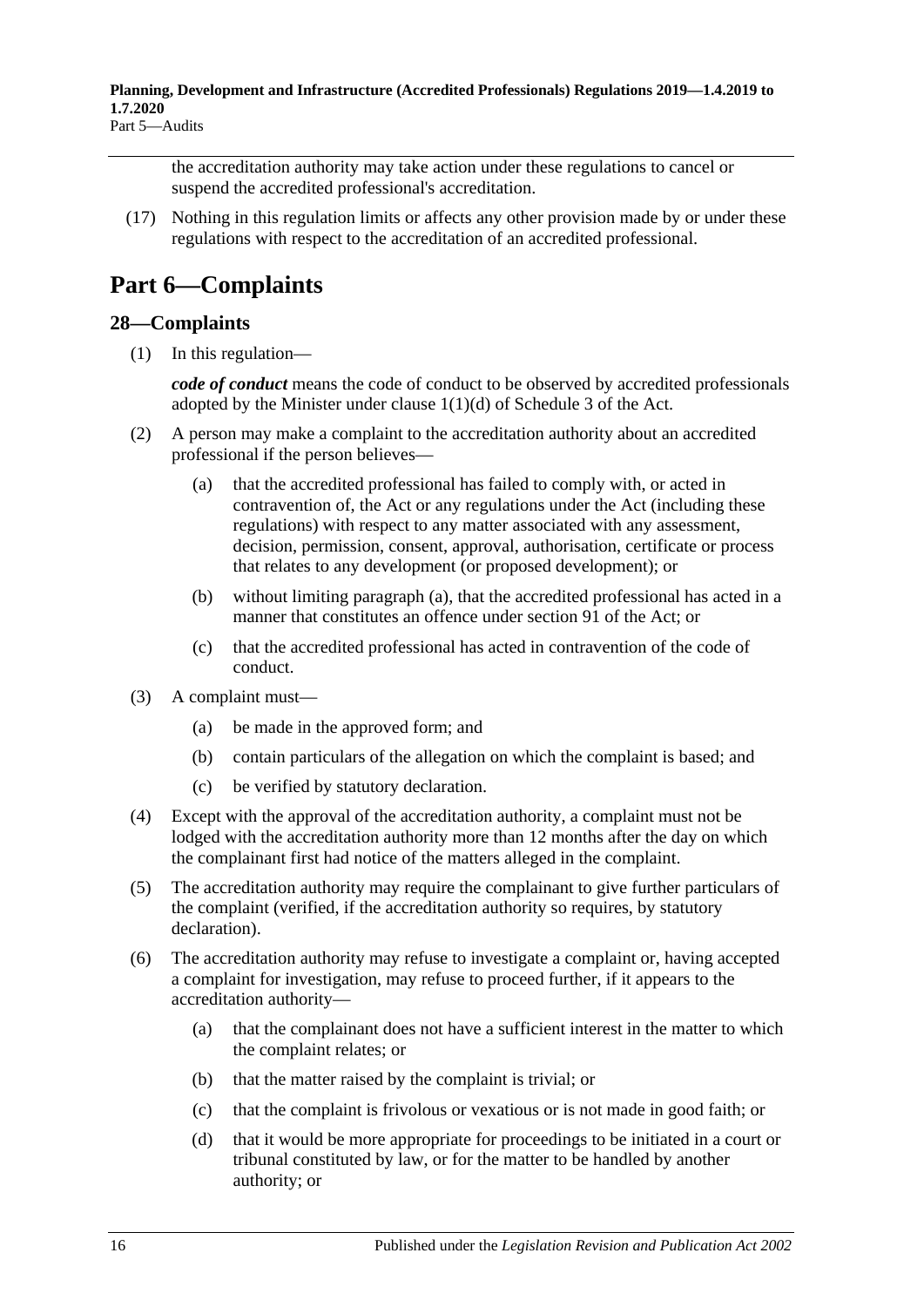- (e) that there is some other good reason not to proceed (or further proceed) with the matter under this regulation.
- (7) If an accreditation authority has given an accredited professional notice of a complaint and then decides not to proceed (or further proceed) with the complaint under [subregulation](#page-15-3) (6), the accreditation authority must ensure that the accredited professional is given notice of that decision.
- (8) The accreditation authority may appoint a person to investigate the complaint.
- (9) If the accreditation authority appoints an investigator—
	- (a) the accreditation authority must inform the accredited professional to whom the complaint relates of the appointment of the investigator and furnish formal notification of the nature of the complaint; and
	- (b) the investigator must conduct an investigation into the complaint as soon as practicable after the appointment has been made; and
	- (c) the investigator must give the accredited professional a reasonable opportunity to make representations to the investigator about the complaint; and
	- (d) the investigator may require the accredited professional to provide to the investigator any document or other information relevant to the investigation of the complaint (verified, if the investigator so requires, by statutory declaration); and
	- (e) the investigator—
		- (i) must otherwise comply with the rules of natural justice; and
		- (ii) subject to [subparagraph](#page-16-0) (i), may conduct the investigation in such a manner as the investigator thinks fit (including by undertaking such other consultations and undertaking such other inquiries as the investigator thinks fit).
- <span id="page-16-0"></span>(10) If during an investigation the investigator is satisfied that there is a matter about which another complaint could have been made against the accredited professional, the investigator may, after consultation with the accreditation authority, deal with the matter as if a complaint had been made about the matter.
- <span id="page-16-1"></span>(11) The investigator—
	- (a) may report to the accreditation authority at any stage of the investigation; and
	- (b) must report to the accreditation authority at the conclusion of the investigation.
- (12) The accreditation authority must provide the person to whom the complaint relates with a copy of a report presented under [subregulation](#page-16-1) (11)(b) (and the accreditation authority may, if the accreditation authority thinks fit, invite a response from the person).
- <span id="page-16-2"></span>(13) The accreditation authority may, on the receipt of a report under [subregulation](#page-16-1)  $(11)(b)$ , or at the conclusion of any process that the accreditation authority has adopted in the alternative—
	- (a) decide to take no further action on the complaint; or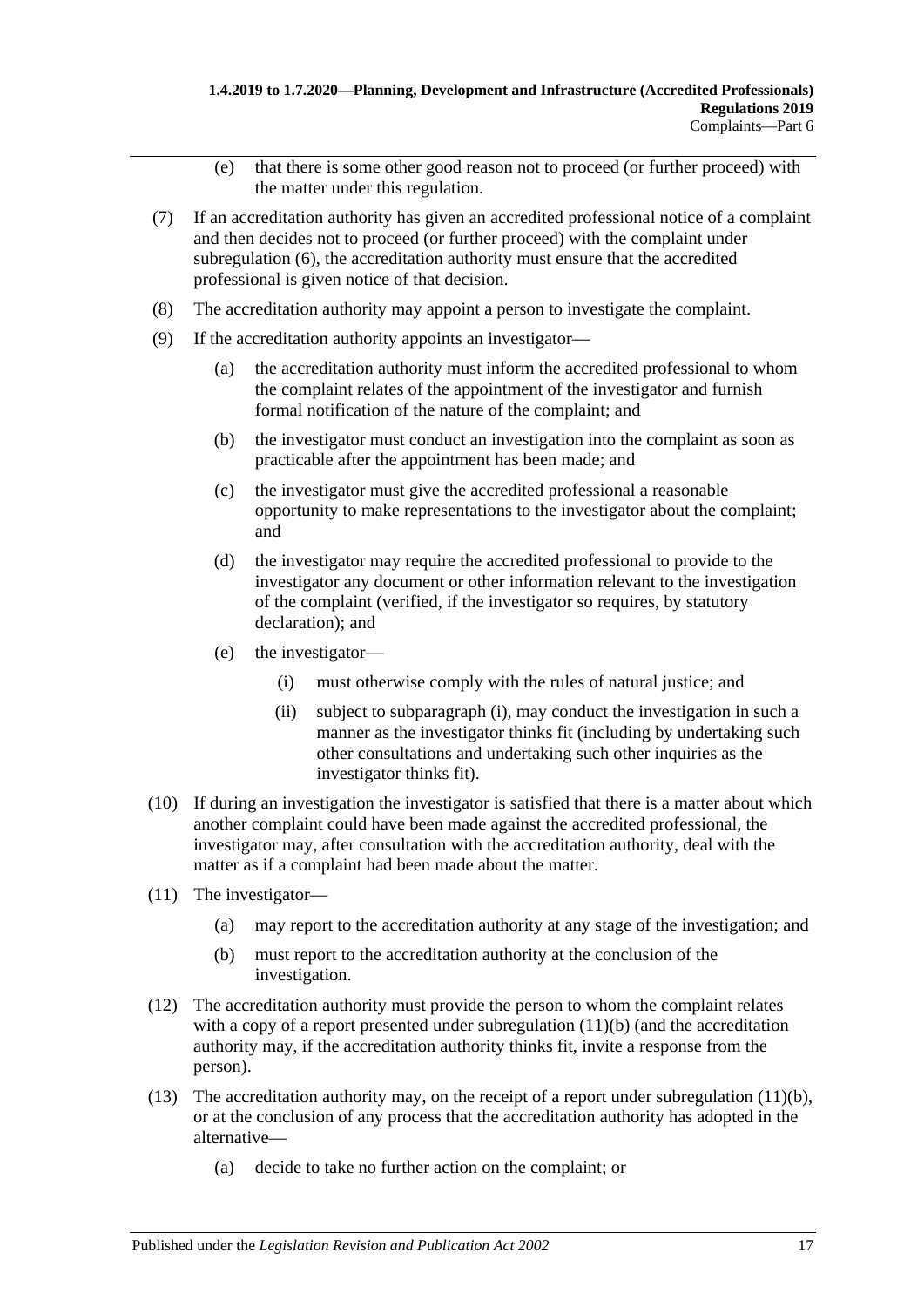(b) undertake any consultation or further inquiry as the accreditation authority thinks fit; or

- (c) caution or reprimand the accredited professional; or
- (d) make recommendations to the accredited professional; or
- (e) impose conditions on the accreditation of the accredited professional; or
- (f) alter the accreditation of the accredited professional to a lower level of accreditation; or
- (g) take action under these regulations to cancel or suspend the accredited professional's accreditation; or
- (h) take such other action as the accreditation authority thinks fit.
- (14) The accreditation authority must inform the complainant of the outcome of a complaint under [subregulation](#page-16-2) (13).
- (15) Nothing in this regulation limits or restricts any other action or proceeding that may be taken against or in relation to an accredited professional.

## <span id="page-17-0"></span>**Part 7—Review of decisions**

### <span id="page-17-1"></span>**29—Review of decisions**

(1) In this regulation—

*person affected* means—

- (a) in relation to a reviewable decision about an application for accreditation, the applicant; or
- (b) in relation to any other reviewable decision, the accredited professional whose accreditation is affected by the decision;

*reviewable decision* means a decision of the accreditation authority under these regulations—

- (a) to refuse to grant an accreditation; or
- (b) to impose a condition on an accreditation, to vary a condition of an accreditation, or to refuse an application to vary a condition of an accreditation; or
- (c) to refuse to continue an accreditation; or
- (d) to alter the accreditation of an accredited professional to a lower level of accreditation; or
- (e) to cancel or suspend an accreditation;

*SACAT* means the South Australian Civil and Administrative Tribunal.

- (2) A person affected by a reviewable decision may apply to SACAT for a review of the decision.
- (3) An application for review may be made to SACAT within 28 days after the making of the relevant decision (or such longer period as SACAT may allow).
- (4) SACAT is vested with jurisdiction to review a reviewable decision.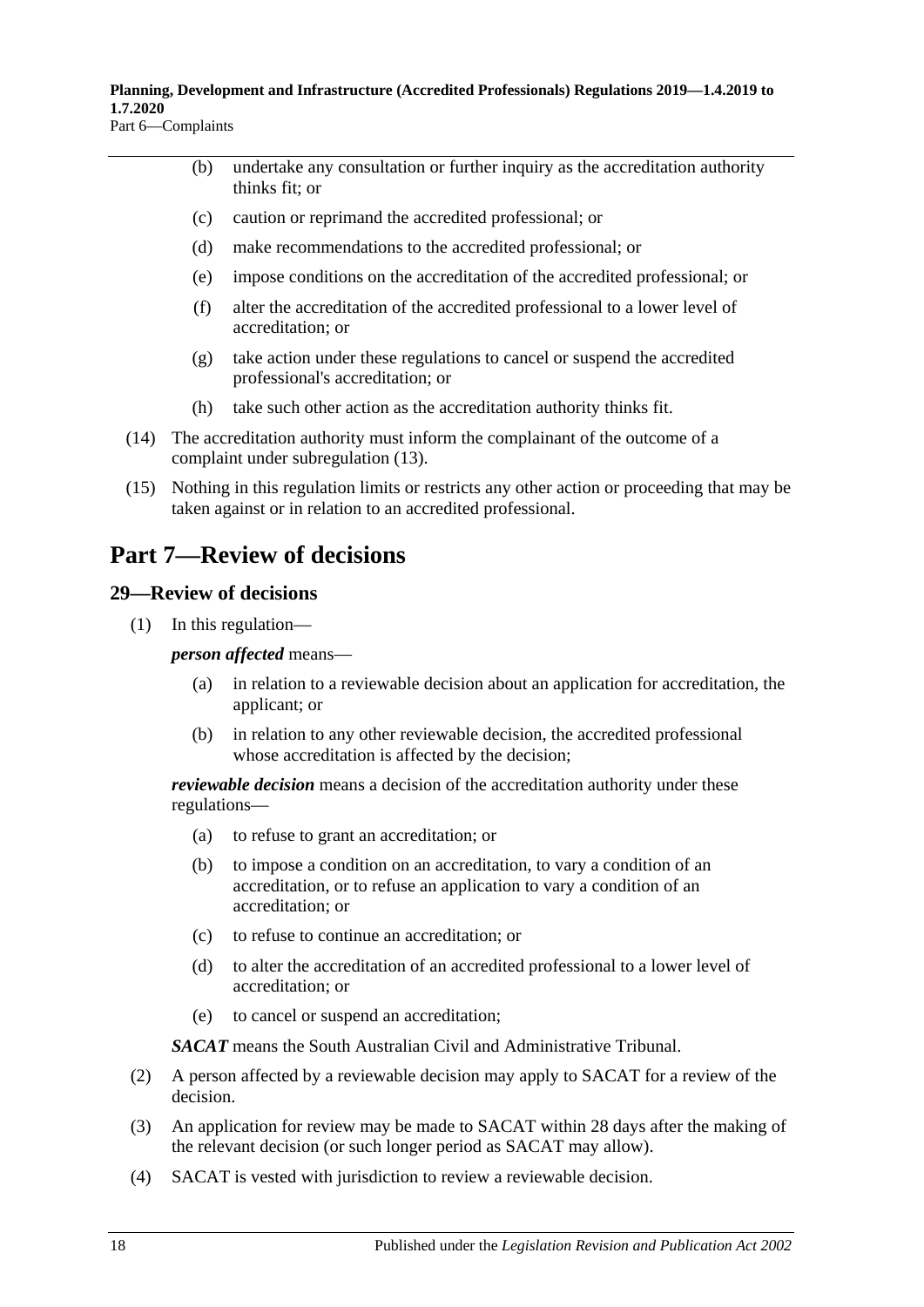# <span id="page-18-0"></span>**Part 8—Miscellaneous**

### <span id="page-18-7"></span><span id="page-18-1"></span>**30—Circumstances in which an accredited professional may not act**

- <span id="page-18-5"></span>(1) An accredited professional must not perform any function of an accredited professional in relation to a development—
	- (a) if the accredited professional has been involved in any aspect of the planning or design of the development (other than through the provision of preliminary advice of a routine or general nature); or
	- (b) if the accredited professional has a direct or indirect pecuniary interest in any aspect of the development or any body associated with any aspect of the development; or
	- (c) if the accredited professional is employed by any person or body associated with any aspect of the development.
- <span id="page-18-6"></span>(2) [Subregulation](#page-18-5) (1)(b) and [\(c\)](#page-18-6) do not apply to an officer or employee of the Crown (when acting in their capacity as such).
- (3) A person who contravenes [subregulation](#page-18-7) (1) is guilty of an offence. Maximum penalty: \$10 000.

### <span id="page-18-2"></span>**31—Acting without accreditation**

A person must not purportedly act as an accredited professional unless the person holds an accreditation under these regulations.

Maximum penalty: \$10 000.

### <span id="page-18-3"></span>**32—Service of notices**

A document or notice that must be given or served on a person by the accreditation authority under these regulations may be given, served or provided as follows:

- (a) by personal service on the person;
- (b) by leaving it for the person at the person's usual or last known place of residence or business—
	- (i) with a person apparently over the age of 16 years; or
	- (ii) by placing it in a letter box, or in a conspicuous place; or
- (c) by posting it in an envelope addressed to the person at the person's usual or last known place of residence or business; or
- (d) by sending it by using an email address known to be used by the person (in which case the document or notice will be taken to have been given or served at the time of transmission).

### <span id="page-18-4"></span>**33—Identity cards**

- (1) The accreditation authority may issue an identity card to an accredited professional—
	- (a) containing a photograph of the accredited professional; and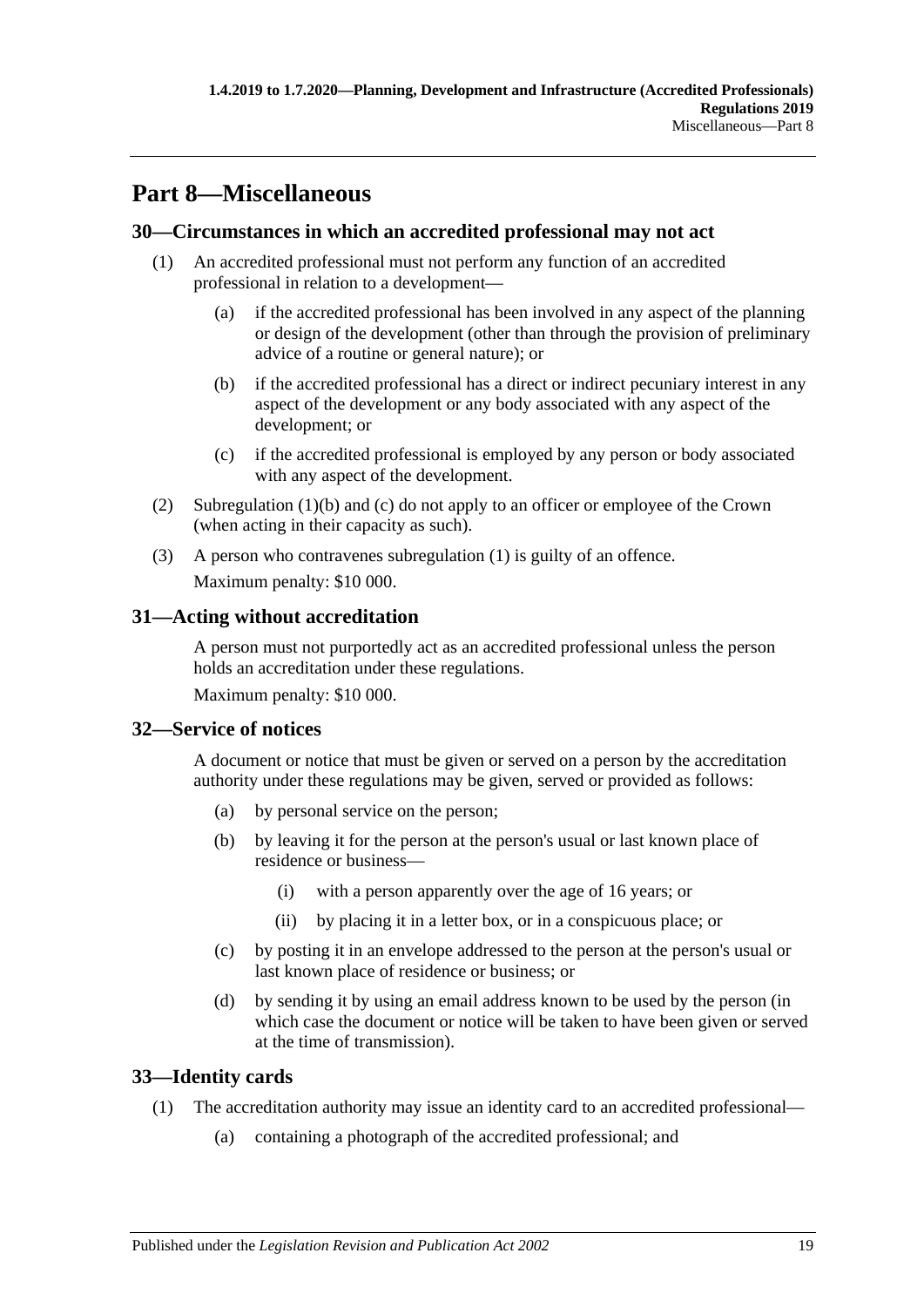Part 8—Miscellaneous

- (b) setting out the powers of the accredited professional in such manner as the accreditation authority thinks fit.
- (2) If a person who has been issued with an identity card ceases to be an accredited professional, the person must return the identity card to the accreditation authority within 5 business days after the accreditation comes to an end.

Maximum penalty: \$1 000.

### <span id="page-19-0"></span>**34—Delegation**

- (1) The accreditation authority may delegate any of the accreditation authority's functions or powers under these regulations.
- (2) A delegation—
	- (a) may be made—
		- (i) to a particular person or body; or
		- (ii) to the person for the time being occupying a particular office or position; and
	- (b) may be made subject to conditions or limitations specified in the instrument of appointment; and
	- (c) if the instrument so provides, may be further delegated by the delegate; and
	- (d) is revocable at will and does not derogate from the power of the accreditation authority to act in any matter.

# <span id="page-19-1"></span>**Schedule 1—Continuing professional development**

### <span id="page-19-2"></span>**1—Preliminary**

The Chief Executive may—

- (a) recognise a particular activity as a CPD activity for the purposes of this Schedule;
- (b) determine what is required in order for a course or other activity to be recognised as a professional competency for the purposes of this Schedule.

### <span id="page-19-3"></span>**2—Planning (levels 1, 3 and 4) and surveyors**

- (1) This clause applies in relation to—
	- (a) an Accredited professional—planning level 1; and
	- (b) an Accredited professional—planning level 3; and
	- (c) an Accredited professional—planning level 4; and
	- (d) an Accredited professional—surveyor.
- <span id="page-19-4"></span>(2) The amount of continuing professional development required to be obtained by an accredited professional to which this clause applies in the relevant CPD period is 20 CPD units.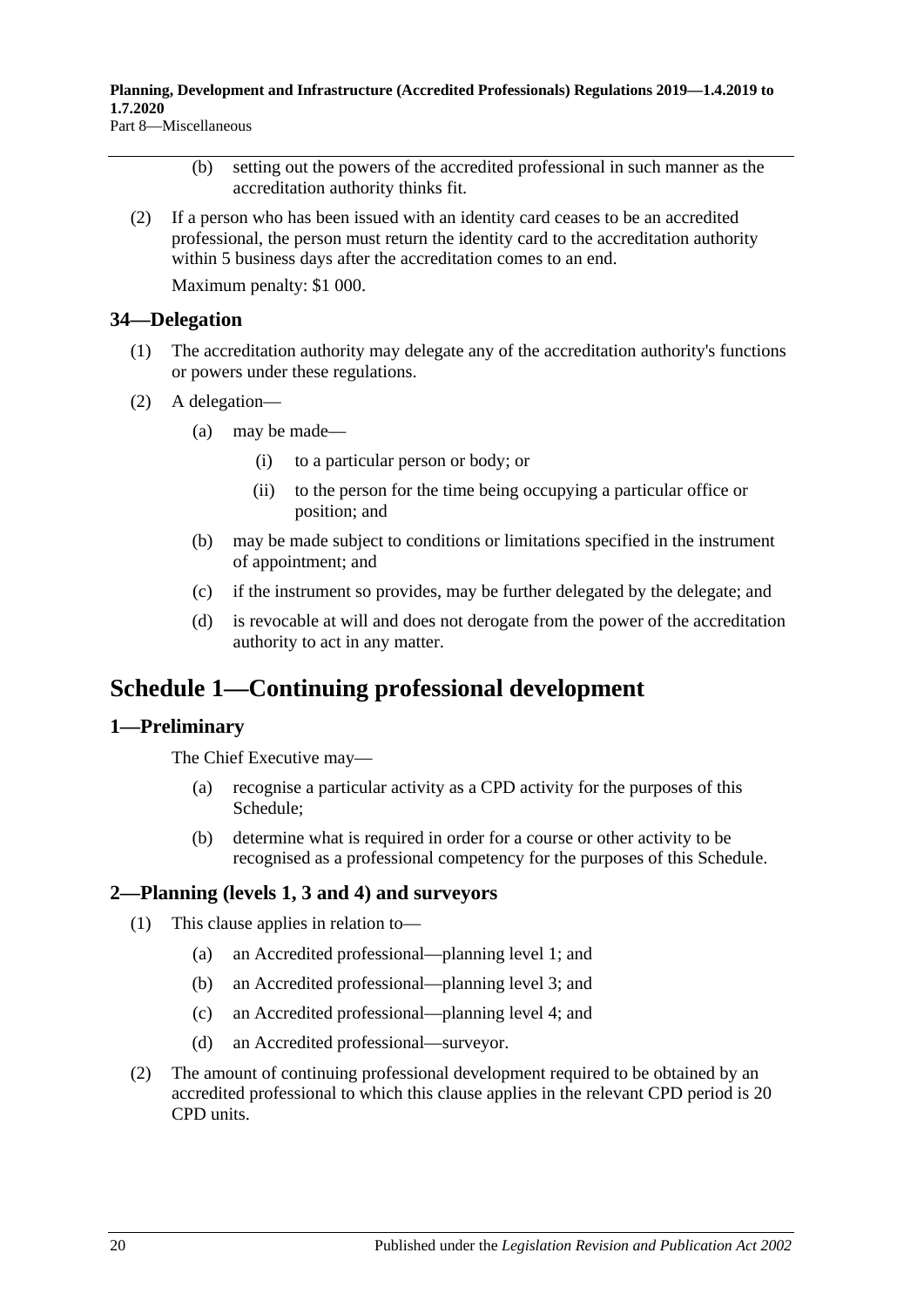- (3) The 20 CPD units required under [subclause](#page-19-4) (2) must include at least the following number of units in the following professional competencies:
	- (a) 2 units in performance based planning or design;
	- (b) 2 units in decision making in development assessment;
	- (c) 2 units in legislative compliance;
	- (d) 2 units in ethics in planning.

### <span id="page-20-0"></span>**3—Planning (level 2)**

- (1) This clause applies in relation to an Accredited professional—planning level 2.
- <span id="page-20-3"></span>(2) The amount of continuing professional development required to be obtained by an accredited professional to which this clause applies in the relevant CPD period is 10 CPD units.
- (3) The 10 CPD units required under [subclause](#page-20-3) (2) must include at least the following number of units in the following professional competencies:
	- (a) 1 unit in performance based planning or design;
	- (b) 1 unit in decision making in development assessment;
	- (c) 1 unit in governance;
	- (d) 1 unit in ethics in planning.

### <span id="page-20-1"></span>**4—Building (levels 1, 2 and 3)**

- (1) This clause applies in relation to—
	- (a) an Accredited professional—building level 1; and
	- (b) an Accredited professional—building level 2; and
	- (c) an Accredited professional—building level 3.
- <span id="page-20-4"></span>(2) The amount of continuing professional development required to be obtained by an accredited professional to which this clause applies in the relevant CPD period is 20 CPD units.
- (3) The 20 CPD units required under [subclause](#page-20-4) (2) must include at least the following number of units in the following professional competencies:
	- (a) 2 units in construction practices and principles;
	- (b) 2 units in the application of performance based building code matters;
	- (c) 2 units in decision making in development assessment;
	- (d) 2 units in legislative compliance;
	- (e) 2 units in ethics in development.

### <span id="page-20-2"></span>**5—Building (level 4)**

- (1) This clause applies in relation to an Accredited professional—building level 4.
- <span id="page-20-5"></span>(2) The amount of continuing professional development required to be obtained by an accredited professional to which this clause applies in the relevant CPD period is 10 CPD units.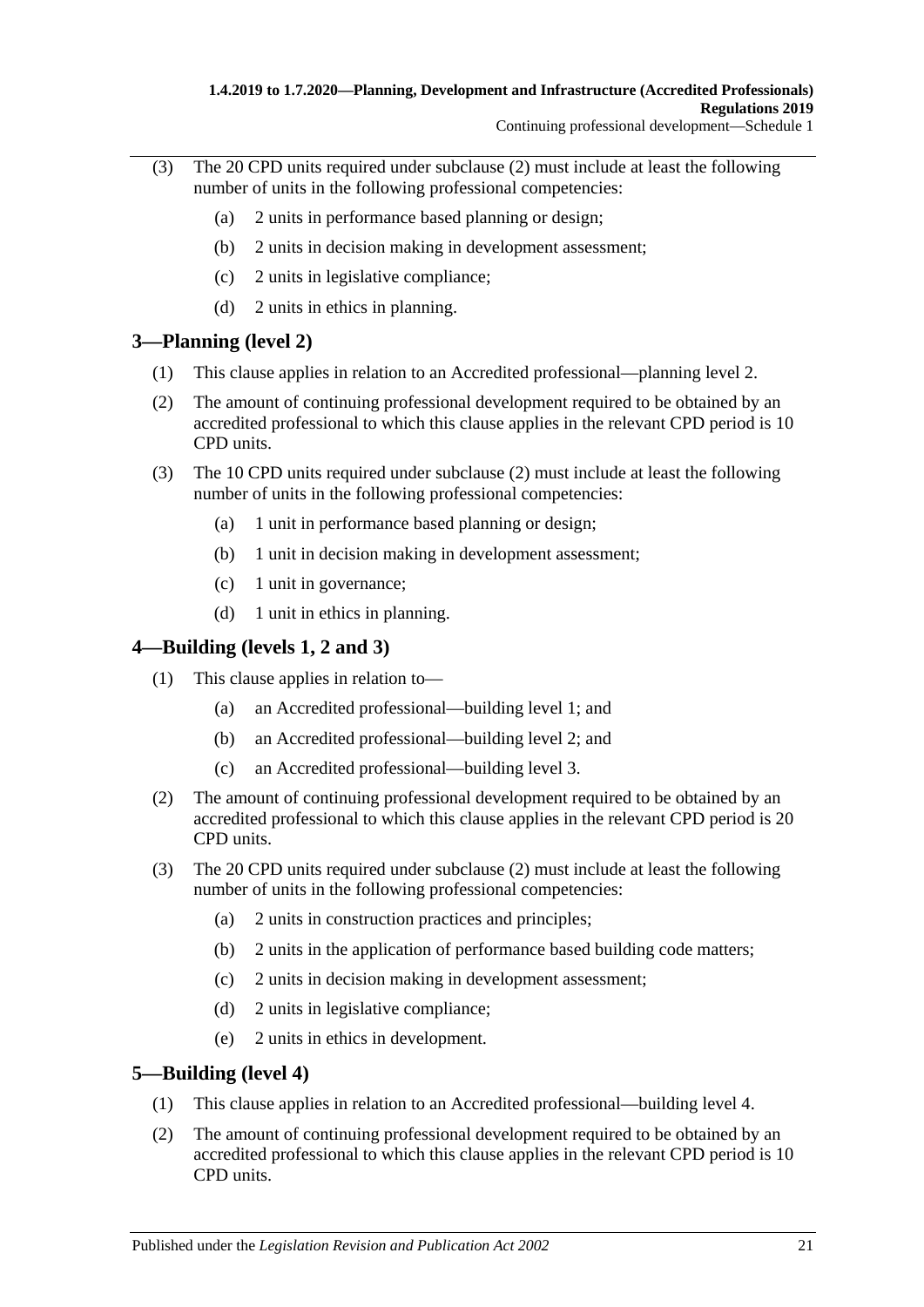Schedule 1—Continuing professional development

- (3) The 10 CPD units required under [subclause](#page-20-5) (2) must include at least the following number of units in the following professional competencies:
	- (a) 1 unit in construction practices and principles;
	- (b) 1 unit in the application of performance based building code matters;
	- (c) 1 unit in decision making in development assessment;
	- (d) 1 unit in legislative compliance;
	- (e) 1 unit in ethics in development.

## <span id="page-21-0"></span>**Schedule 2—Transitional provisions**

#### <span id="page-21-1"></span>**1—Interpretation**

In this Schedule—

*designated day* means 1 July 2019.

### <span id="page-21-2"></span>**2—Current private certifiers**

- (1) The following provisions apply in relation to a person who is registered as a private certifier under regulation 93A of the *[Development Regulations](http://www.legislation.sa.gov.au/index.aspx?action=legref&type=subordleg&legtitle=Development%20Regulations%202008) 2008* immediately before the designated day:
	- (a) on the designated day, the person will be taken to be an accredited professional under these regulations;
	- (b) the person will be taken to hold the class of accreditation that most closely corresponds to the functions or activities that the person was authorised to perform as a private certifier under the *[Development Regulations](http://www.legislation.sa.gov.au/index.aspx?action=legref&type=subordleg&legtitle=Development%20Regulations%202008) 2008* immediately before the designated day, as determined by the accreditation authority;
	- (c) the accreditation that the person holds under this Schedule will have effect until the anniversary of the person's registration under regulation 93A of the *[Development Regulations](http://www.legislation.sa.gov.au/index.aspx?action=legref&type=subordleg&legtitle=Development%20Regulations%202008) 2008* next occurring on or after the designated day (and the person may apply for accreditation under these regulations to replace the accreditation conferred by this Schedule);
	- (d) the person will continue to be subject to any action, investigation or other process under regulation 93A(7) or (8), or 103, of the *[Development](http://www.legislation.sa.gov.au/index.aspx?action=legref&type=subordleg&legtitle=Development%20Regulations%202008)  [Regulations](http://www.legislation.sa.gov.au/index.aspx?action=legref&type=subordleg&legtitle=Development%20Regulations%202008) 2008*, and the outcome of any such process may have effect for the purposes of the person's accreditation under these regulations (with the accreditation authority being able to exercise any power that would have been exercised by the Minister (or a registration authority under the *[Development](http://www.legislation.sa.gov.au/index.aspx?action=legref&type=subordleg&legtitle=Development%20Regulations%202008)  [Regulations](http://www.legislation.sa.gov.au/index.aspx?action=legref&type=subordleg&legtitle=Development%20Regulations%202008) 2008*) in relation to the person's registration as if the person's registration under those regulations constituted accreditation under these regulations).
- (2) Nothing in this clause limits the operation of the other provisions of these regulations in relation to accredited professionals or any accreditation conferred by this Schedule.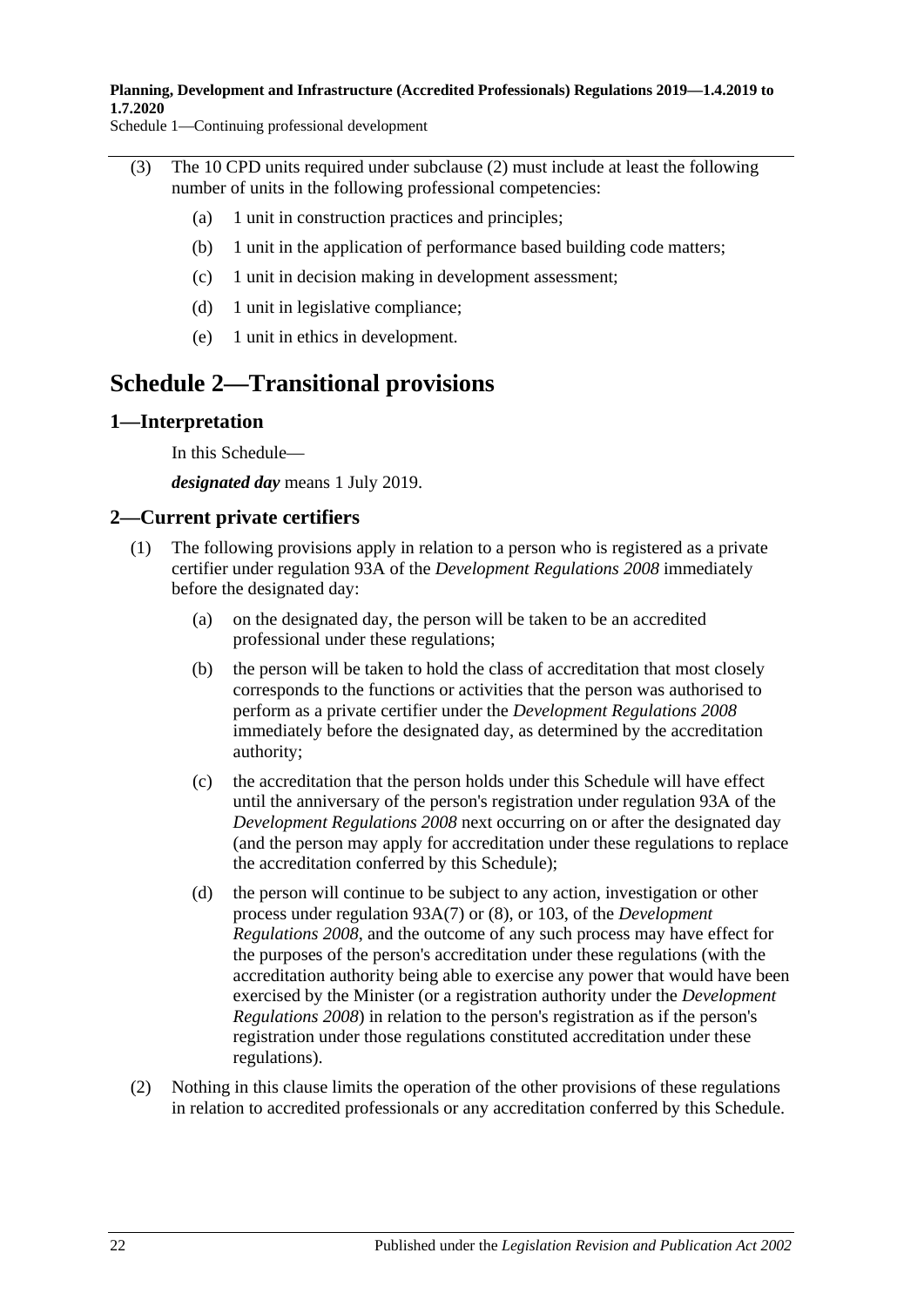### <span id="page-22-2"></span><span id="page-22-0"></span>**3—Acting under** *Development Act 1993*

- (1) A person who holds an accreditation under these regulations (including by virtue of the operation of [clause](#page-21-2) 2) may, while the person remains accredited under these regulations, act as a private certifier under the *[Development Act](http://www.legislation.sa.gov.au/index.aspx?action=legref&type=act&legtitle=Development%20Act%201993) 1993* and the *[Development Regulations](http://www.legislation.sa.gov.au/index.aspx?action=legref&type=subordleg&legtitle=Development%20Regulations%202008) 2008* if the person holds the appropriate qualifications under Part 15 of those regulations.
- (2) A person who acts as a private certifier under [subclause](#page-22-2) (1) will, subject to any condition or limitation imposed by the accreditation authority under these regulations, be taken to be a private certifier for the purposes of the *[Development Act](http://www.legislation.sa.gov.au/index.aspx?action=legref&type=act&legtitle=Development%20Act%201993) 1993* and the *[Development Regulations](http://www.legislation.sa.gov.au/index.aspx?action=legref&type=subordleg&legtitle=Development%20Regulations%202008) 2008* and any action under that Act or those regulations in relation to the person acting as a private certifier will have corresponding effect for the purposes of the person's accreditation under these regulations (with the accreditation authority being able to exercise any power that would have been exercised by the Minister (or a registration authority under the *[Development Regulations](http://www.legislation.sa.gov.au/index.aspx?action=legref&type=subordleg&legtitle=Development%20Regulations%202008) 2008*) in relation to the person as if the person were registered under those regulations and the accreditation authority being able to take corresponding action under these regulations).
- (3) Nothing in this clause limits the operation of the other provisions of these regulations in relation to accredited professionals or any accreditation conferred by this Schedule.

## <span id="page-22-3"></span><span id="page-22-1"></span>**4—Extended period of initial accreditation under these regulations**

- (1) Despite [regulation](#page-7-1) 18, the accreditation authority may, in issuing an accreditation under these regulations to a person for the first time, provide that the period of the accreditation will be for a term exceeding 12 months.
- (2) In a case where [subclause](#page-22-3) (1) applies, the anniversary date of the accreditation will, for the purposes of the other provisions of these regulations, be calculated from the date occurring 12 months before the date on which the period under [subclause](#page-22-3) (1) is due to expire.